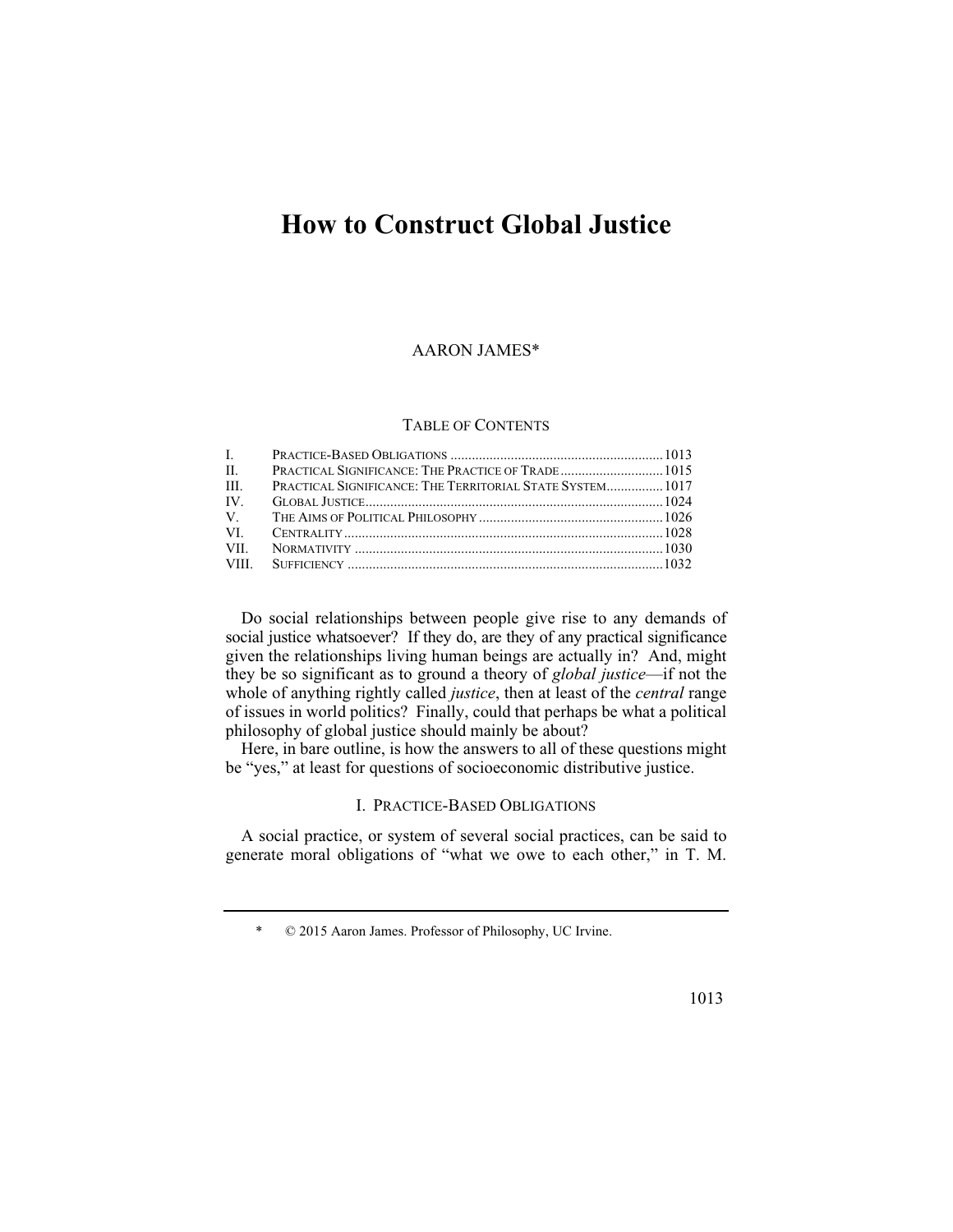in light of the best—perhaps "constructive"—interpretation of its understood  $a$  aims and organization.<sup>2</sup> In such a practice-based justification, principles are defended not simply by pure sociological interpretation, and not simply Scanlon's sense.<sup>1</sup> Reasoning about what we owe to others, about what people can or cannot reasonably complain of, is already highly sensitive to a specific context of interaction, though even in a state of nature, with no practices established. When a social practice is on hand, we can also justify principles of justice *for*, and in part *from*, its distinctive structure, by pure moral argument, but rather by both, blended together in a suitable reflective equilibrium.3

 obligations of their own. When people, or collective agents, have organized as they can, aside from any natural duties they may have, which may apply So in response to the first of the questions I posed at the outset, we can answer that at least some social relationships can indeed generate their conduct according to social expectations for the sake of some generally understood purpose, at least some principles will specify what those involved owe each other, in view of their common association, its consequences, and its presumed aims.<sup>4</sup> In the first instance, such principles are addressed to the organized group as collective obligations. However, particular parties can then be said to acquire obligations by association to uphold the principles as well.

 type of practice, will not necessarily have independent application. When a Such associative principles and obligations, justified specifically for a legal system is established for various purposes—for example, for the mutual assurances needed for security—its subjects surely have moral rights of due process. But they can have those rights within the system because of the risks of arbitrary arrest or indefinite detention that come along with a working system of rule. The protections they can reasonably demand, given the risks they actually face under a prevailing system, will not necessarily be called for when those risks are not in fact being created. Therefore, principles of due process justified on the basis of risks being

<sup>1.</sup> T. M. SCANLON, WHAT WE OWE TO EACH OTHER 4 (1998) ("[T]he subject matter of judgments of right and wrong . . . are judgments about what would be permitted by principles that could not reasonably be rejected, by people who were moved to find principles for the general regulation of behavior that others, similarly motivated, could not reasonably reject.").

<sup>2.</sup> AARON JAMES, FAIRNESS IN PRACTICE: A SOCIAL CONTRACT FOR A GLOBAL ECONOMY 26, 29 (2012) [hereinafter FAIRNESS].

 <sup>3.</sup> *See* Aaron James, *Constructing Justice for Existing Practice: Rawls and the Status Quo*, 33 PHIL.&PUB. AFF. 281, 301, 305 (2005); FAIRNESS, *supra* note 2, at 25–30; Aaron James, *Why Practices?*, 51 RAISONS POLITIQUES 43, 45 (2013) [hereinafter *Practices*]; Aaron James, *Reply to Critics*, 44 CANADIAN J. PHIL. 286, 288–90 (2014) [hereinafter *Reply*].

 4. *See Practices*, *supra* note 3, at 44.

<sup>1014</sup>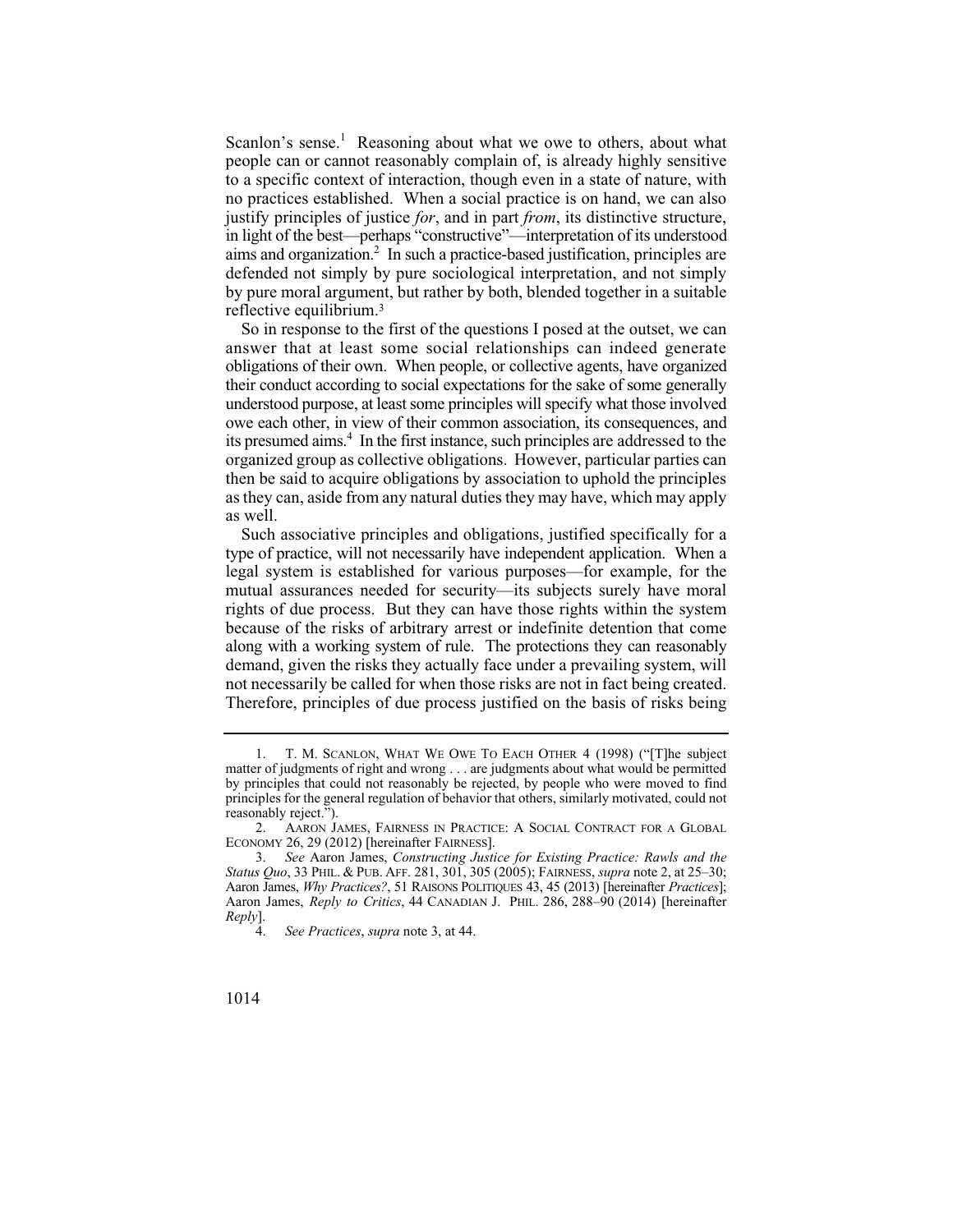created will not necessarily apply otherwise, under relevantly different circumstances, whether in a state of nature or under a sufficiently different legal order.

Once justified, a practice-sensitive principle has a conditional form— "given a legal system, with such-and-such risks, etc., such-and-such is required". Because conditionally true, a principle can trivially count as true or correct whether or not the practice in question exists.<sup>5</sup> But it can remain practice-sensitive in important respects. Its antecedent will still make essential reference to relevant social facts and circumstances; a principle that did not would not necessarily be the same principle and would need to be separately justified. Even a conditionally true principle, justified for a kind of social practice, will not apply unless the relevant social practice exists. If the relevant practice is not actually established, the principle will not apply in the actual world, to us. And it will not then be normative for us, in the sense of actually giving us certain reasons for action.6

Both practice-independent and practice-dependent principles call for the same policies and institutions. This would not imply that practicebased principles are insufficient; all that follows is that the policies are normatively overdetermined by what may be separate sufficient grounds of perhaps fundamentally different kinds. The practice theorist can claim to be the only game in town, but need not do so. The essential claim is one of sufficiency, which might be put as follows: even if we assume, arguendo, that there are no *natural*, practice-independent principles, rights, or duties, it is nevertheless true that at least some social practices suffice to generate at least some moral principles for their regulation.

## II. PRACTICAL SIGNIFICANCE: THE PRACTICE OF TRADE

To the second question posed earlier, about whether such associational demands are at all *significant* for policy, my own practice-based answer is that they apply with consequence not only to the state, but also to

<sup>5.</sup> Such principles are trivially "fact-insensitive," in the terms used by G. A. Cohen. G. A. COHEN, RESCUING JUSTICE AND EQUALITY 233–34 (2008). For any hypothesized social reality F, and any principles that apply P, it will be true that "If F, then P," whatever the actual world facts. Such conditionalized principles are also "fact-sensitive" in the sense that their applicability and normativity depends on the existence of P, as noted in the text. *Id.* at 233. Nor, *pace* Cohen, are such trivial principles in any interesting sense "fundamental."

<sup>6.</sup> I elaborate upon this later in this Article. *See infra* Part VII.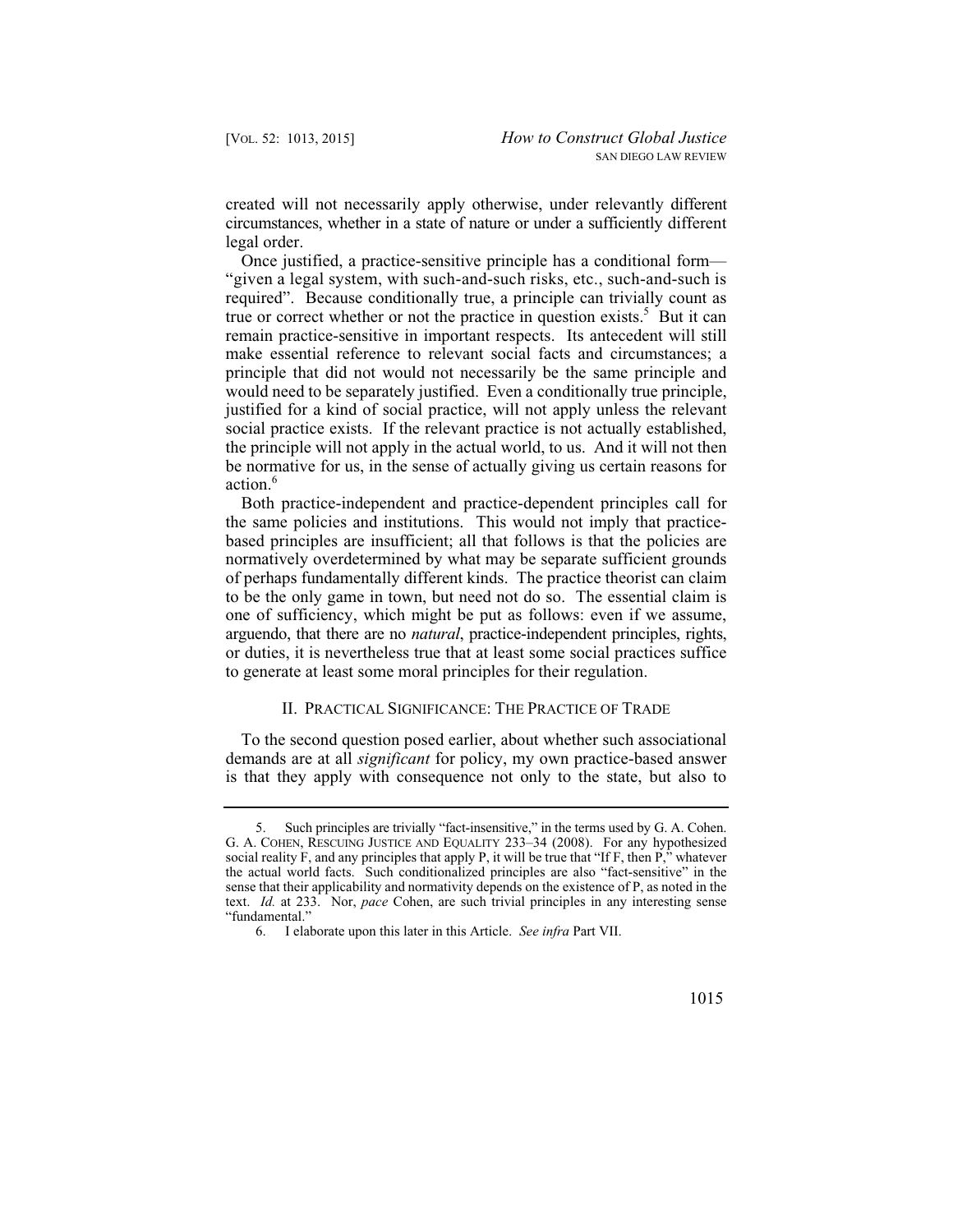international relations. They create obligations for societies that participate in international social practices and, secondarily, create obligations for between individuals in different societies by virtue of being related by their societies' relations. They do so in at least two major ways.

trading countries and their respective social classes.<sup>8</sup> By default, gains First, as I have argued elsewhere, societal obligations of fairness arise within the global economy.<sup>7</sup> The global economy as we know it is enabled and shaped by an emergent social practice of trade, in which different societies mutually rely upon common markets, for the sake of the national income gains due to specialization to comparative advantage, economies of scale, and the spread of technology. The international practice of market reliance in turn gives rise to principled demands of structural equity, which concern how the national income gains are shared among different over background societal endowments are to be shared equally among trading societies, unless greater gains flow to poorer countries.<sup>9</sup> "Losers" within countries are to be compensated by social insurance schemes—and among a society's fair share of gains, gains for different social groups are to be distributed equally, unless inequality is otherwise acceptable.10

I claim that these principles are significant for certain policy choices tariff levels, social insurances schemes, industrial policy, and international rules concerned with export subsidies, infant industries, and policy discrimination. They are also limited in important ways. Because they are assumed to apply only to the surplus of specifically international cooperation, they do not support—and also do not preclude—claims to resources or output not due to trade—under autarky, which may differ considerably from country to country and underwrite very different standards of living.

At the same time, the relation between productivity due to trade and background endowments is not fixed over time.<sup>11</sup> In any trade practice, each country will refine its national division of labor by focusing on what it does best relative to its productive options—or by arbitrarily dividing specializations—with a consequent increase in national productive capacity, while at the same time enabling a similar specialization and increase in national productive capability in the other trading countries.<sup>12</sup> As reliance on the practice steadily continues, each of the countries does better in

 <sup>7.</sup> FAIRNESS, *supra* note 2, at 8, 131.

<sup>8.</sup> *Id.* at 3, 165.<br>9. *Id.* at 165–66

<sup>9.</sup> *Id.* at 165–66.

<sup>10.</sup> For a full statement of these principles, see FAIRNESS, *supra* note 2, at 203–45.

*Id.* at 181.

 12. Stephen Redding, *Dynamic Comparative Advantage and the Welfare Effects of Trade*, 51 OXFORD ECON. PAPERS 15, 22 (1995).

<sup>1016</sup>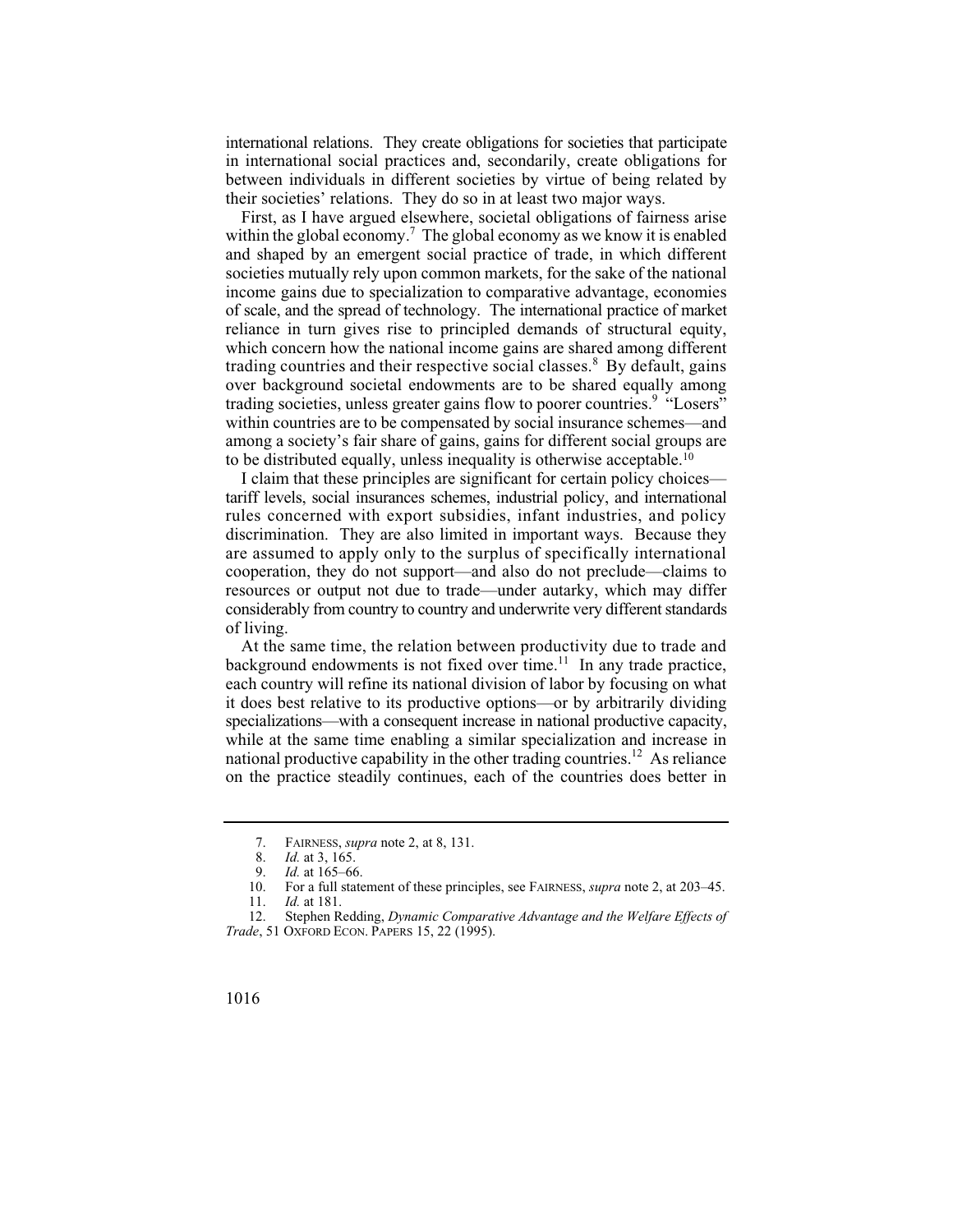national income than it could and would give no or lesser trade. Whether or for how long there is a relevant difference between the gains of trade and background endowments depends on how deeply and quickly these become integrated, especially given dynamic trade to comparative advantage, which seeks to cultivate more productive industry for its higher returns.<sup>13</sup> As South Korea and other development success stories suggest, this may quickly improve a country's position in the international division of labor, even from a poorly endowed start.<sup>14</sup>

 relations. My claim is that this familiar picture suffices as a relatively So much is generally assumed by much of international economics, both in abstract models and as a rough characterization of existing economic uncontroversial basis for a limited but practically significant egalitarian requirement of fairness that is foreign in much of economic thought. National income gains are created by specifically international cooperation and so raises questions of egalitarian distribution among the countries that jointly create them.<sup>15</sup> At the same time, the result is limited to the gains from trade over and above background endowments, suitably adjusted for dynamic improvements over time. So the question remains, what shall we say about the general wealth of nations, beyond its mere augmentation through trade?

#### III. PRACTICAL SIGNIFICANCE: THE TERRITORIAL STATE SYSTEM

This brings us to a second source of societal obligation. The state system, of which trade practice is an embedded sub-system, generates its own associational responsibilities, which partly concern the way the system itself shapes even background societal endowments.<sup>16</sup>

The state system is a social practice. In the modern age, beginning with the Treaties of Westphalia, the world has settled upon a political practice in which authority is divided over distinct territorial jurisdictions, with default rights of non-interference from outside, all for the sake of certain



 <sup>13.</sup> *Id.* at 15, 22.

<sup>14.</sup> *See generally* Aaron James, Fortune and Fairness in Global Economic Life (unpublished manuscript) (on file with the University of California, Irvine) (discussing an alternative to the traditional laissez-faire system of trade).

<sup>15.</sup> AARON JAMES, *Authority and Territory: A Practice Account*, SOVEREIGNTY AND THE NEW EXECUTIVE AUTHORITY (Claire Finklestein & Sharon Lloyd, eds., Oxford Univ. Press) (forthcoming).

<sup>16.</sup> *Practices*, *supra* note 3, at 57.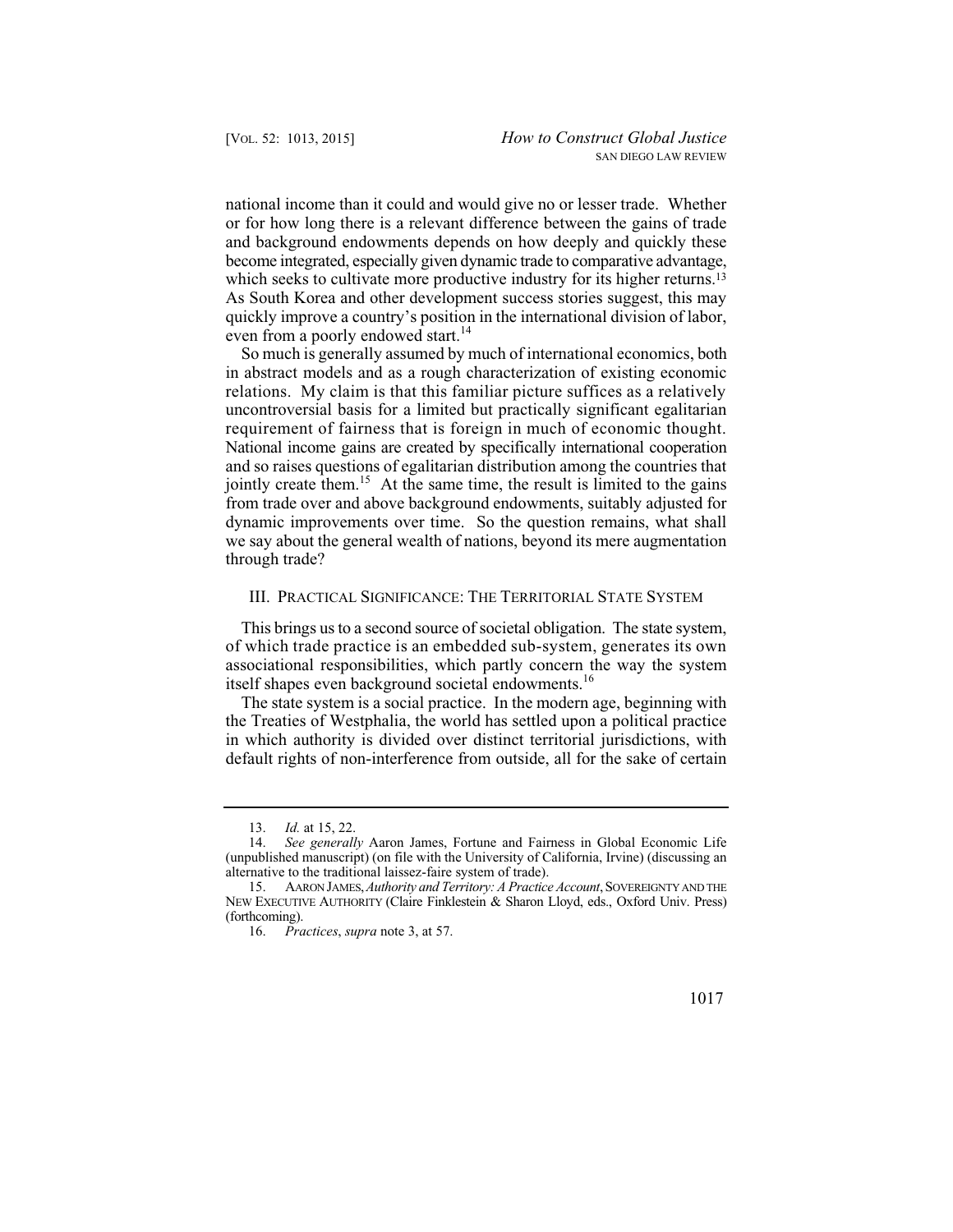social purposes, especially peace, or at least the reduction of violence.<sup>17</sup> Whatever other issues of justice this social reality raises, societies can be said to owe things to one another, simply by virtue of their decentralized political union.18 The members of a society will often be in a position to reasonably complain of how their society is treated under the common practice, especially in view of the societal goods the system itself promises to deliver, by virtue of taking them as one of its aims. Principles of what societies owe to each other within their common practice can thus apply, and particular societies can come to be obligated by association to set the system right.

To elaborate, whatever realist doubts one may have about whether states follow rules in their dealings with one another—if only by invoking them as a public basis for criticism, sanction, and occasional punishment the territorial state system itself is the constitutive backdrop against which international rules and all state choices function.19 Three kinds of constitutive social norms are particularly central. First, each of many distinct but functionally similar political states is granted jurisdictional rights—a set of Hohfeldian powers to regulate its borders, set rules for the use of its resources, govern supremely over its population, and so on—over a specified territory.20 These are often called norms of territorial "supremacy."21 Second, each such authority is permitted to repel outside attackers, but is also subject to default expectations of non-interference across territorial jurisdictions, which may be qualified by secondary norms that permit

 enclaves of legitimate [and supreme] dominion. As such, it appears to be unique in human "[T]he distinctive feature of the modern system of rule is that it has differentiated its subject [i.e., the organization of human collectivities] collectively into territorially defined, fixed . . . mutually exclusive [functionally similar, political centralized] history," especially in contrast with the territorially fluid medieval order, and anything yet to emerge in its place. Ruggie, *supra* note 17, at 151.

 John Simmons attempt to explain state territorial rights in terms of natural property rights, 21. It is worth emphasizing that territorial rights are not strictly speaking property rights, but rather powers to set property rights. For a discussion of this issue, see Anna Stilz, *Why Do States Have Territorial Rights*, 1 INT'L THEORY 185, 189–90 (2009) and Anna Stilz, *Nations, States, and Territory*, 121 ETHICS 121 (2011). Lockeans such as A. but also admit that this is a revisionistic project. *See* A. John Simmons, *On the Territorial Rights of States*, 35 NOÛS 300, 318–20 (Supp. s1 Oct. 2001).



 17. AUTHORITY AND TERRITORY, *supra* note 15, at 5. *See also* John Gerard Ruggie, *Territoriality and Beyond: Problematizing Modernity in International Relations*, 47 INT'L ORG. 139, 163–64 (1993).<br>18. *Practices, supra* 

<sup>18.</sup> *Practices*, *supra* note 3, at 57.

 help are seen as created by the state system's effective operation. KENNETH WALTZ, Similarly, for realists such as Kenneth Waltz, powerful state incentives of self-THEORY OF INTERNATIONAL POLITICS, 72, 91 (1979). I resist Waltz's view on practicebased grounds in FAIRNESS, *supra* note 2, at 82–87.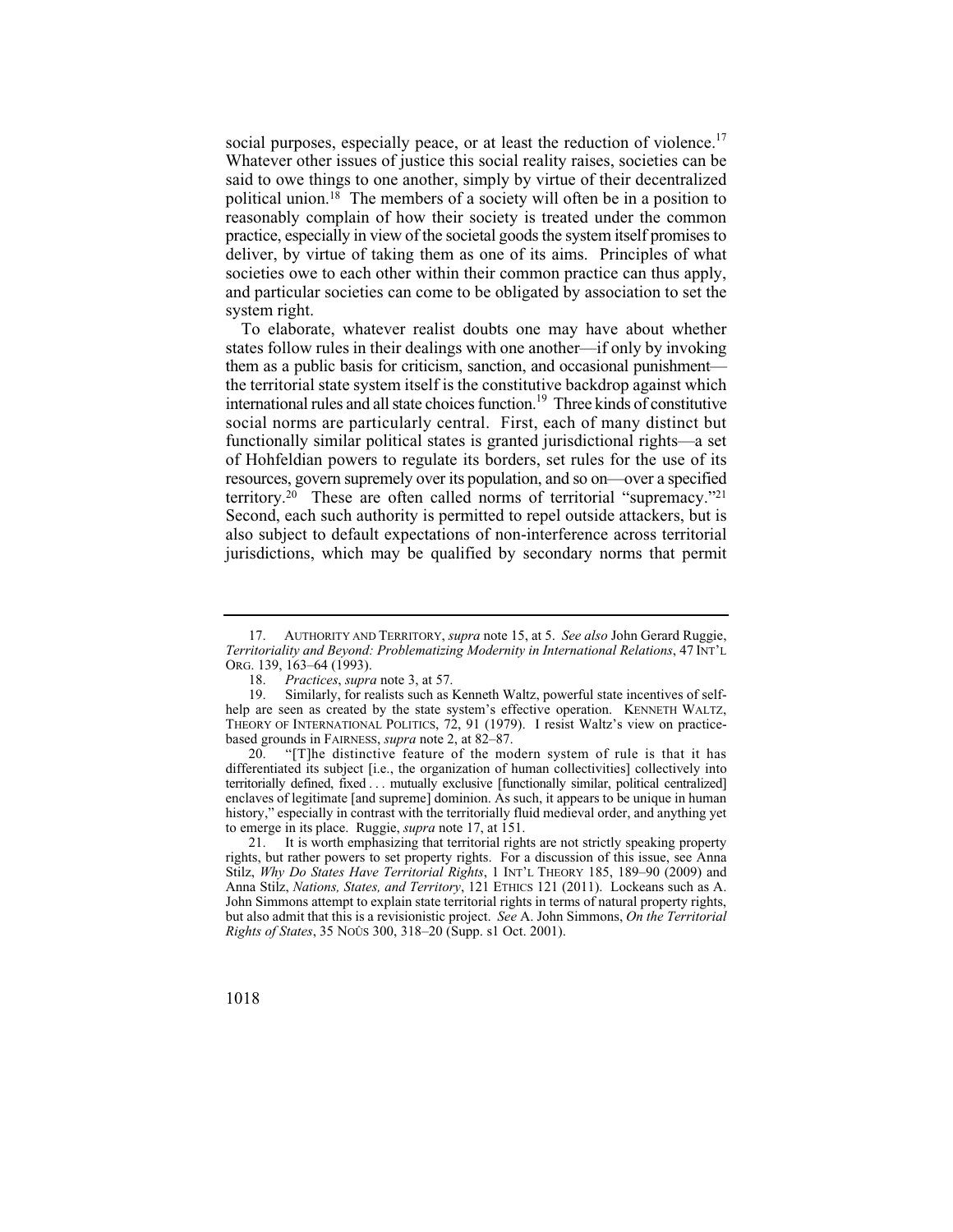intervention, under specified conditions.<sup>22</sup> This is often called the "norm of non-intervention. $^{323}$  Third, further rules or understandings specify what types of functionally similar states could qualify for membership in the system, as bearers of its rights and subjects of its obligations. Such membership criteria may evolve, shaped by international standards within a secondary practice for recognizing a political group as a member by other member states.<sup>24</sup>

such a right), but cannot assert this right in practice."<sup>26</sup> This, Bull suggests, In fact, every existing society and every government has been deeply shaped by this territorial division of political authority, even as domestic developments such as the rise of democracy have also shaped it from below in a process of co-evolution.<sup>25</sup> Being a state at all, properly speaking arguably depends on this larger association. As Hedley Bull suggests, a domestic state is to be contrasted with an "independent political community which merely claims a right to sovereignty (or is judged by others to have "is not a state properly so-called."<sup>27</sup>

 communities, but while their rulers asserted supremacy over a population, they did The Germanic peoples of the Dark Ages, for example, were independent political not assert it over a distinct territory. The kingdoms and principalities of Western Christendom in the Middle Ages were not states: they did not possess internal sovereignty because they were not supreme over authorities within their territory and population; and at the same time they did not possess external sovereignty since they were not independent of the Pope or, in some cases, the Holy Roman



 models of legal sovereignty are unrealistic. *See generally* STEPHEND. KRASNER,SOVEREIGNTY: ORGANIZED HYPOCRISY (1999). We can also agree with David A. Lake that power relations 22. Even "sovereignty" as a default legal standing hardly means that states are equal in capability or functioning in real practice. We can agree with Krasner that conventional are often shaped not simply by coercion but by special authority relations, e.g., as between the United States and Mexico, and Nicaragua and both the United States and Mexico. *See*  DAVID A. LAKE, HIERARCHY IN INTERNATIONAL RELATIONS 22-23 (2009). That is, it can still be true among particular states that, as Lake puts it, "the right to rule rests on a social contract in which the ruler provides a political order of value to the ruled, who in turn grant legitimacy to the ruler and comply with the restraints on their behavior necessary for the production of that order." *Id.* at 3.

<sup>23.</sup> JOHN RAWLS,ATHEORY OF JUSTICE 378–79 (1971) (explaining that principles of justice among nations include "the right of a people to settle its own affairs without the intervention of foreign powers").

<sup>24.</sup> Practices of recognition are arguably central to the territorial order. *See* Ruggie, *supra* note 17, at 162.

<sup>25.</sup> See HEDLEY BULL, THE ANARCHICAL SOCIETY: A STUDY OF ORDER IN WORLD POLITICS 8 (1977).

<sup>26.</sup> *Id.*

 <sup>27.</sup> *Id.*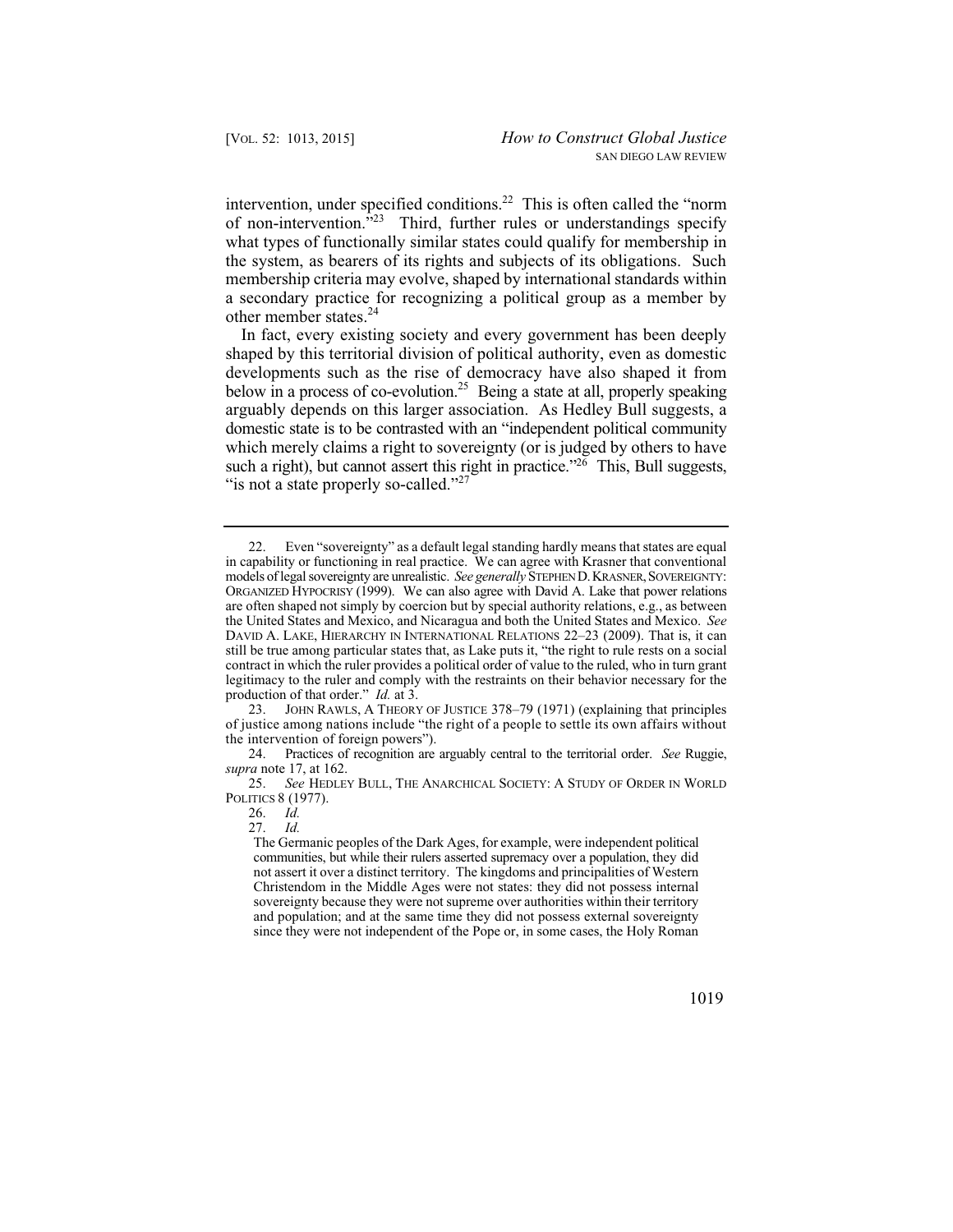But is the state system really a *social practice*, as opposed, say, to a mere system of coordination? It is in the following minimal sense: the conduct of different agents is more or less effectively coordinated by widely understood social expectations, as rationalized and adjusted by some shared, or at least presumed, purposes. Most people, most collectives, and most of their officials the world over assume the basic norms of the state system are widely accepted and followed, and most largely comply with those norms on the presumption that enough others are doing likewise, in what may be collectively self-fulfilling expectations. Such expectations are themselves governed and adjusted over time, as political actors rationalize or adjust norms of state conduct, whether through state policy, treaties, international administration, political argument, or trendsetting action—all without a global state. $28$ 

The system can also be said to have purposes if they can merely be presumed. That is, they need not be actually endorsed, widely or even at all. For, I suggest, mere ideational endorsement can coordinate conduct, without genuinely shared purposes; as long as enough of the agents accept that enough of the other agents endorse a purpose, even if few or none of them in fact accept its necessity or value, the agents may still more or less effectively coordinate around the presumed end. In that sense, the coordinated group presumes the end.29 So, for example, since the founding Treaties of Westphalia the aim of peace, or at least of improved security, has been generally endorsed in at least the ideational sense, if not also widely supported. For all its horrors, the system did eventually bring the virtual end of territorial conquest, at first in Europe, and finally in the era of decolonization, and, in recent decades, has dramatically reduced war

 there were independent communities held together by ties of lineage or kinship, with one another, and where in addition there is interaction between them sufficient to make the behaviour of each a necessary element in the calculations of the Emperor. In parts of Africa, Australia and Oceania, before the European intrusion, in which there was no such institution as government. Entities such as these fall outside the purview of "international relations," if by this we mean. . .the relations of states in the strict sense. . . . But where states are in regular contact other, then we may speak of their forming a system.

*Id.* at 8–10.

 that lip service perpetuates means that people worldwide are more or less generally organized, 28. Such governance may well amount to what Krasner calls an "organized hypocrisy," because states routinely violate the norms they say they affirm. But the ideational affirmation in a generally governed system, all the same. *See* KRASNER, *supra* note 22, at 41–44. <br>29. This is consistent with degrees of cooperativeness and perhaps correspondent

This is consistent with degrees of cooperativeness and perhaps corresponding degrees of stability in different settings. How cooperative a group is may depend on such varying factors as how widely a social purpose is actually endorsed; whether and to what degree people personally intend to comply, and for what reasons; whether people are motivated by moral concerns; and whether to what degree people have genuinely shared intentions, joint commitments, or shared identities, etc.

<sup>1020</sup>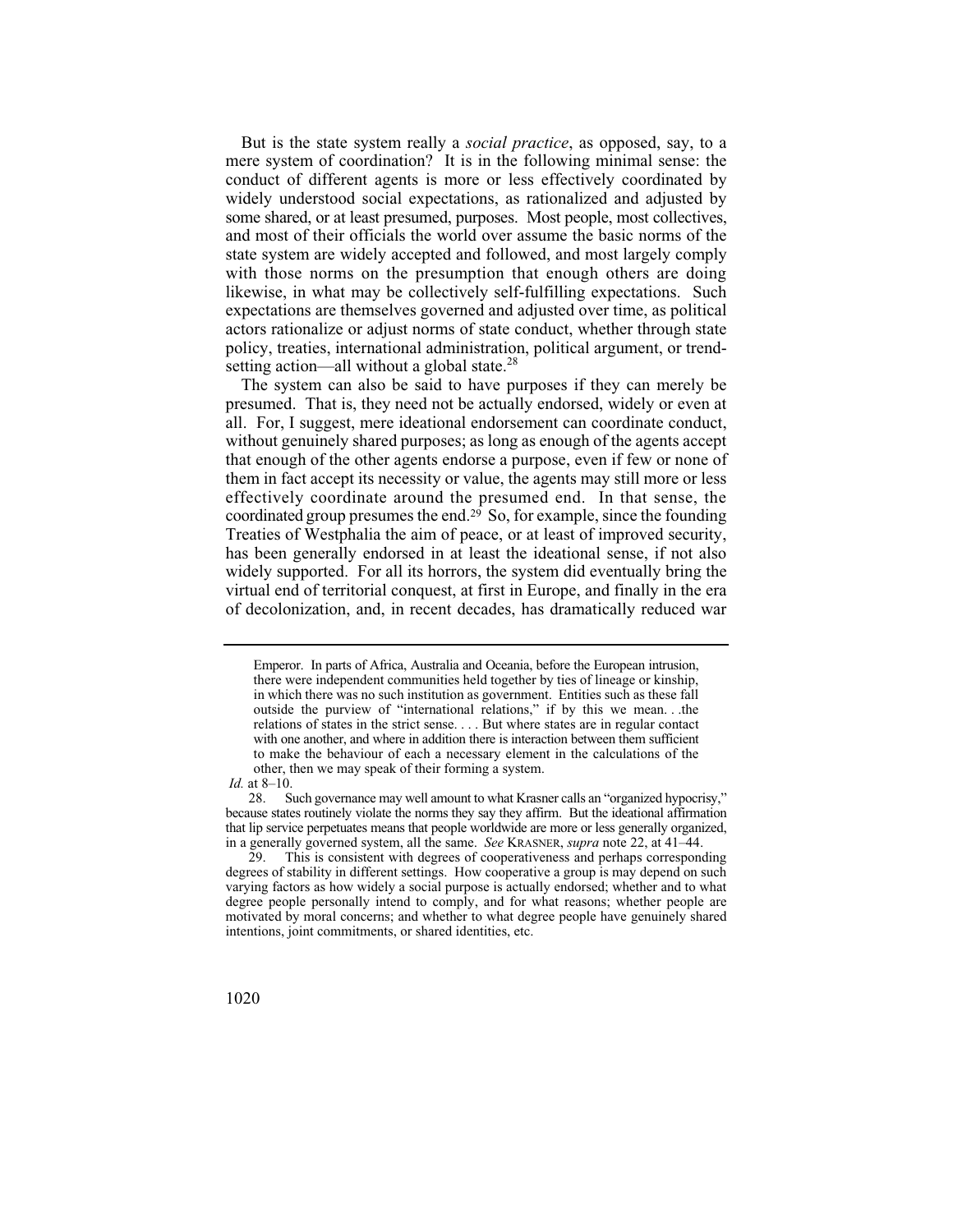and violence, in conjunction with any number of factors. Suitably revised, the state system now appears to be at least capable of advancing peace over the long haul, much as Kant once dreamed.<sup>30</sup> Unlike the practice of slavery, the state system is not so patently unjustifiable that it should be abolished rather than further improved. We can tentatively presume its basic moral legitimacy, if only for lack of fundamental options, even if it still requires deep revision.

 other candidates. They seem most amenable to a *Catholic* interpretive The state system can also be said to have further aims, especially in its post-war understanding. It arguably aims to secure conditions: (i) for stable possession, the establishment of individual or collective property rights, and the conservation of resources; (ii) for societal economic development and plenty; (iii) for collective self-governance and self-determination; (iv) for the realization of basic civil, political, and economic rights; and (v) even, perhaps, for larger social justice—perhaps variously understood. To be sure, the aims of peace and security are less controversial than these defense that defers to established social understandings, even when they seem to conflict with our personal moral or interpretive judgment as theorists. A relatively *protestant* interpretation, by comparison, will rely more heavily on the interpreter's own understandings and evaluations in making sense of a social structure. While both forms of interpretation can be constructive, to different degrees, the latter offers greater latitude for defending an expansive list of aims or principles—though still in the name of interpretive charity, which may still fall short well of our own best, freestanding ideas of justice. Even a constructive interpretation is still an *interpretation* of a state system that is anyway there, rather than a pure moral recommendation about how things ought to be, ideally speaking.<sup>31</sup>

So the question remains what societies owe to each other, by virtue of their common association. To answer, one may argue that, absent special justification, members of a society can reasonably complain on their society's behalf when the international system creates or permits disadvantages to their societies as compared to other societies, as regards the state system's purposes. Where feasible, advantaged societies are then morally required

<sup>30.</sup> Michael W. Doyle, *Kant, Liberal Legacies, and Foreign Affairs, Part I*, 12 PHIL. & PUB. AFF. 205, 205–35 (1983); Michael W. Doyle*, Kant, Liberal Legacies, and Foreign Affairs, Part 2*, 12 PHIL.&PUB. AFF. 323, 323–53 (1983).

<sup>31.</sup> Two of my articles address the pros and cons of "Catholic" and "Protestant" methods of constructive interpretation. *Reply*, *supra* note 3, at 288–89; *Practices*, *supra* note 3, at 47.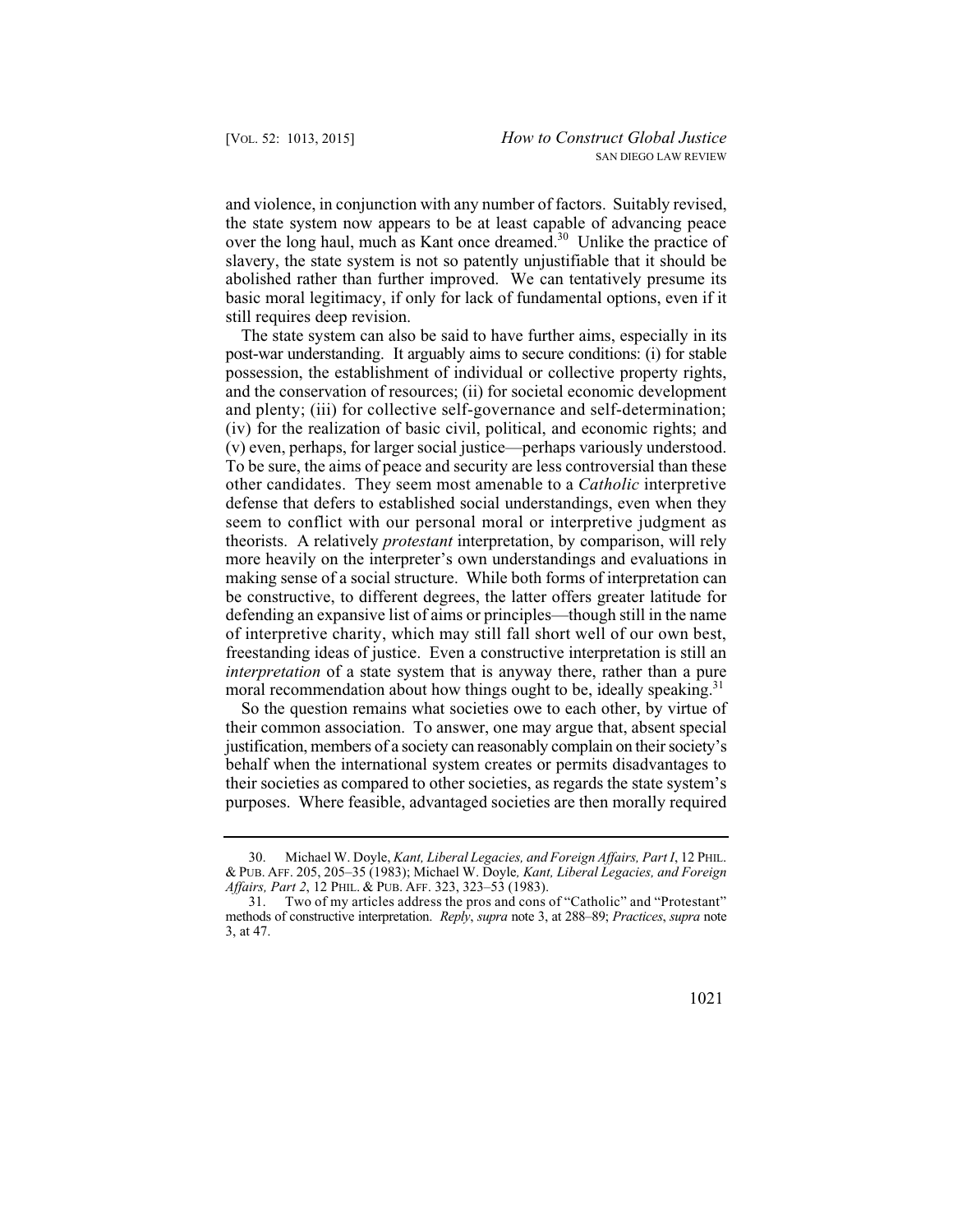to adopt policies that can be expected to mitigate the disadvantages over time, in order that less advantaged countries be treated fairly under the shared practice, as a matter of structural equity.

 societies would arguably lack a comparably strong complaint against So, for instance, it may be argued that the system has the aim of securing conditions for societal economic development and plenty and that the state system or its elements helps to explain why countries grow rich or remain poor. In that case, it may be said, developed states will have an associational obligation to provide assistance—whether in the form of emergency relief, security, or development assistance—or, where feasible, diplomatic, economic, or military intervention. Societies that suffer the relative disadvantages can complain of any version of the practice in which better-advantaged societies fail to reliably provide them with important and necessary forms of aid. Barring special justifications for inaction, the relatively advantaged expectations of intervention, because the sacrifices would be sufficiently low, especially as shared over a large population.

Development assistance would thus be a matter of associational obligation, even if separate natural or humanitarian duties also apply. But, likewise, any interpretively attributed aim of the state system, whether peace, collective self-determination, economic development, or basic domestic social justice, could support demands for fair treatment under the common practice, along with corresponding obligations for the states in a position to effect reform.

This kind of argument is to some degree hostage to empirical fortune; it assumes the relevant objectionable consequences—continued poverty can be attributed to the state system itself or one of its versions. At the same time, the system need only have an enabling causal role or general contributory tendencies in conjunction with many other causal factors. It may be quite enough to point to tendencies of the system's politically decentralized and territorial nature, including the following familiar examples.<sup>32</sup> *Abuse*: People are largely left in the hands of their sovereign, at heightened risk of abuse. What people gain in being freed from wars and invasions, they may lose in domestic tyranny or oppression, persistent corruption, or complacency in the design of economic policy. Even in a relatively decent regime, they may suffer persistent political exclusion or underrepresentation. *Coordination Failure*: In general, the policies of different sovereign governments are difficult to coordinate. Cross-border externalities, from trade or pollution policies, easily appear to be someone else's problem, or devolve into mutual "beggar my neighbor" policies and

 <sup>32.</sup> *See* Ronald Dworkin, *A New Philosophy For International Law*, 41 PHIL.& PUB. AFF. 2, 17–19 (2013), for this orientation to the problem, albeit as a question of law, and several of the following examples.

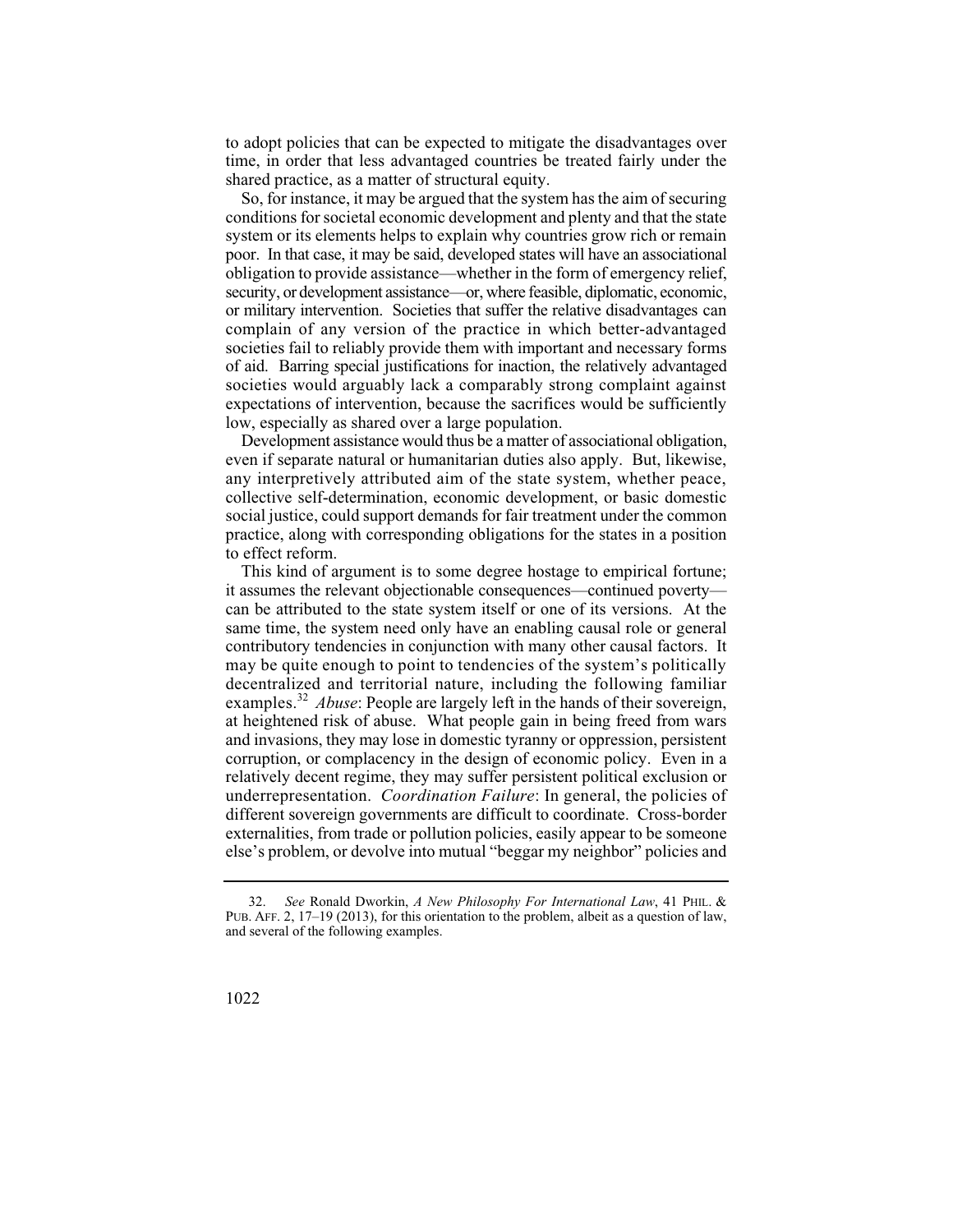state action, often at great loss to their respective populations. *Perverse*  recriminations. Even in dealing with the most urgent commons problems the spread of serious disease, regional pollution, or global problems such as climate change—separate sovereigns do not readily rise to collective *Incentives*: Established international privileges give illegitimate rulers title for the legal sale of a country's resources and the right to borrow in its name, which can in turn create incentives for corruption and persistent underdevelopment.<sup>33</sup> *Exclusion*: The mere existence of enforced borders excludes individuals and societies from natural and social resources, including bare means of physical subsistence, when a home society is not adequately providing them. The adverse consequences of exclusion may not be readily compensated for by the general benefits of dividing the world into territorial states. Many willing migrants will be excluded from greener pastures, and whole societies may suffer unfavorable conditions for development—because of a worsening climate, because poor geography has left them far from trade routes, or because they have inherited poorly governed institutions, in part due to perverse incentives created by the international system. As the case of Kiribati suggest, low-lying island nations may find themselves shopping for a home, with no unclaimed territory on the planet readily available for ready settlement.

In each of these cases, the state system may be said to generate its own practice-dependent demands of justice—to accept immigrants, to aid developing countries, to offer cooperation in trade. This can be true aside from any further practice-independent moral requirements, in a way that is addressed to the practice itself. The animating objections make reference to one or more of the state system's systemic tendencies. They lay claim to an alternative institutional design in the name of the societal goods promised by the system, in the very aims that define the common enterprise. In that case, in contrast to mere appeals to welfare or humanity, the objection has a distinctive kind of internal force. The objection cannot be reasonably treated as irrelevant in the decisions at issue if the societal goods in question define the association's very point. In addition, when societies within the system are asked to bear costs of reform in the

 blessing of resources turns into a curse when tyrants and insurgents are allowed to sell off See THOMAS POGGE, WORLD POVERTY AND HUMAN RIGHTS 4–6 (2002); Leif Wenar, *Property Rights and the Resource Curse*, 36 PHIL.&PUB. AFF. 9 (2008) ("The a country's resources . . . and to use the proceeds in ways that make the people worse off.").

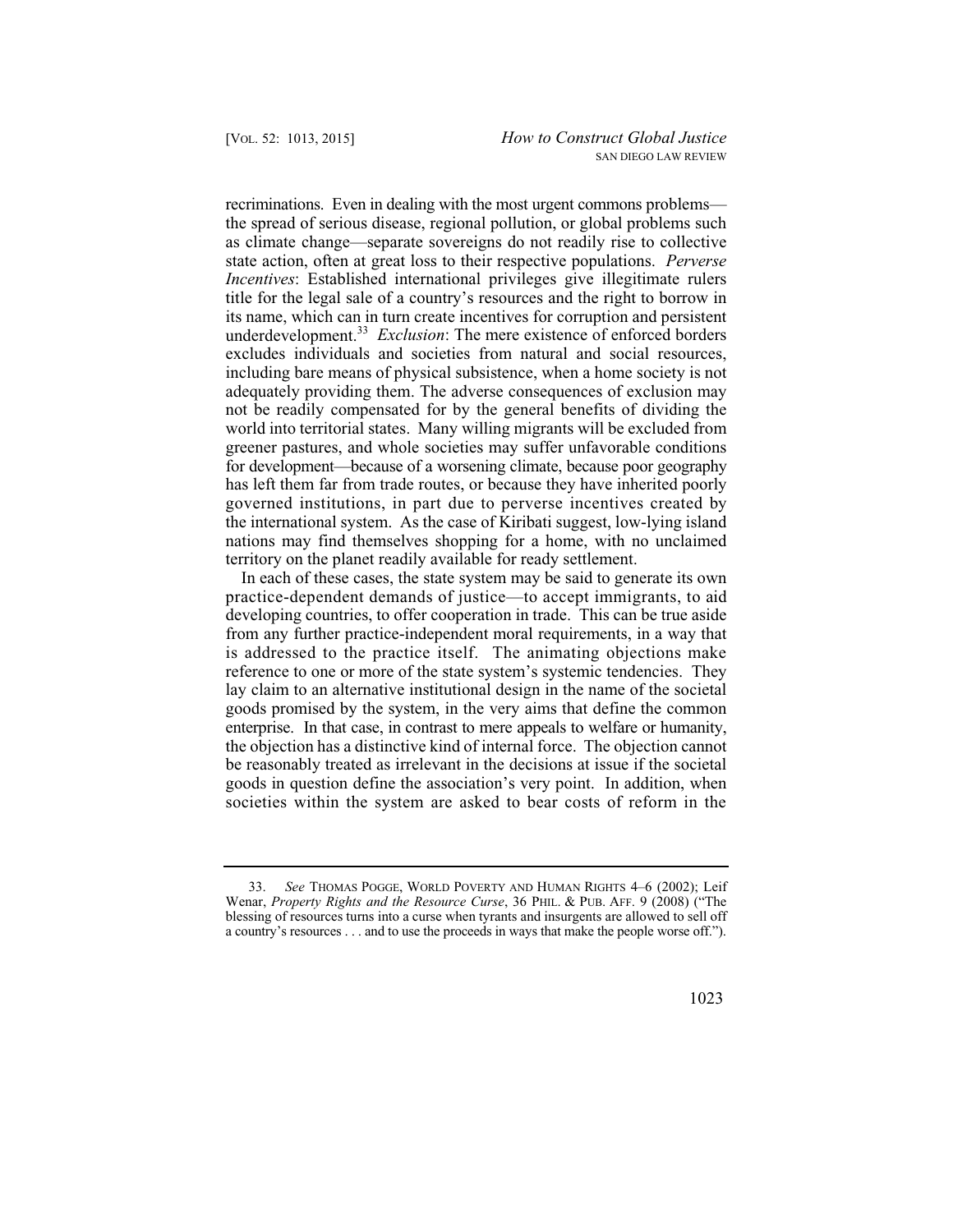system's own name, they are merely expected to sacrifice so that other societies might enjoy the system's promised benefits as well.

 of what they require, a general status that non-members of the system would in the thin, ideational sense. But associational principles of the system would When principles are justified as the system's own internal principles, all state participants may be said to have standing to demand fulfillment not enjoy. A state's ability to exercise this standing—to get a hearing and movement toward reform—may or may not be very effective. Among other factors, beyond a government's bargaining power, much may depend on how far the principles invoked are in fact socially recognized, even if only seem to be especially apt to induce the requisite social perceptions, and perhaps, eventually, meaningful change.

A given international associative obligation, though perhaps of great significance for economic policy by itself, will also have limits. It will apply only to the systemic tendency for which it is justified, unless a more encompassing rationale is provided. More generally, any such associative principles and obligations will be international in nature. Their concern in the first instance will be societal economic prospects—or a given member's complaint on behalf of his or her society's prospects. They will be addressed directly to a society's rulers and only indirectly to the citizenry charged with holding its rulers accountable for the society's obligations. Accordingly, international associative principles may not provide a general egalitarian basis for comparing the plights of any two individuals of the world, in view of their respective shares of the world's total personal or societal resources.

## IV. GLOBAL JUSTICE

The third question I posed at the outset asks how significant such associational demands might be in matters of socioeconomic distributive justice. Although any given requirement may be limited on its own in the ways suggested, my larger claim is that that, taken all together, practicegenerated principles and obligations are enormously consequential for how wealth is to be distributed around the world. In particular, provided domestic inequality is appropriately regulated according to domestic practice-based principles of distribution, we have a complex principled basis for an international system that can be expected to yield roughly equalized standards of living globally. In short, if harmonizing living standards is the economist's dream for the mythical long run, practicebased justice demands an international system that, as far as possible, makes the dream a reality sooner rather than later—within the current century.

That is, international associative obligations arguably require the international system to eventually bring all societies up to advanced—and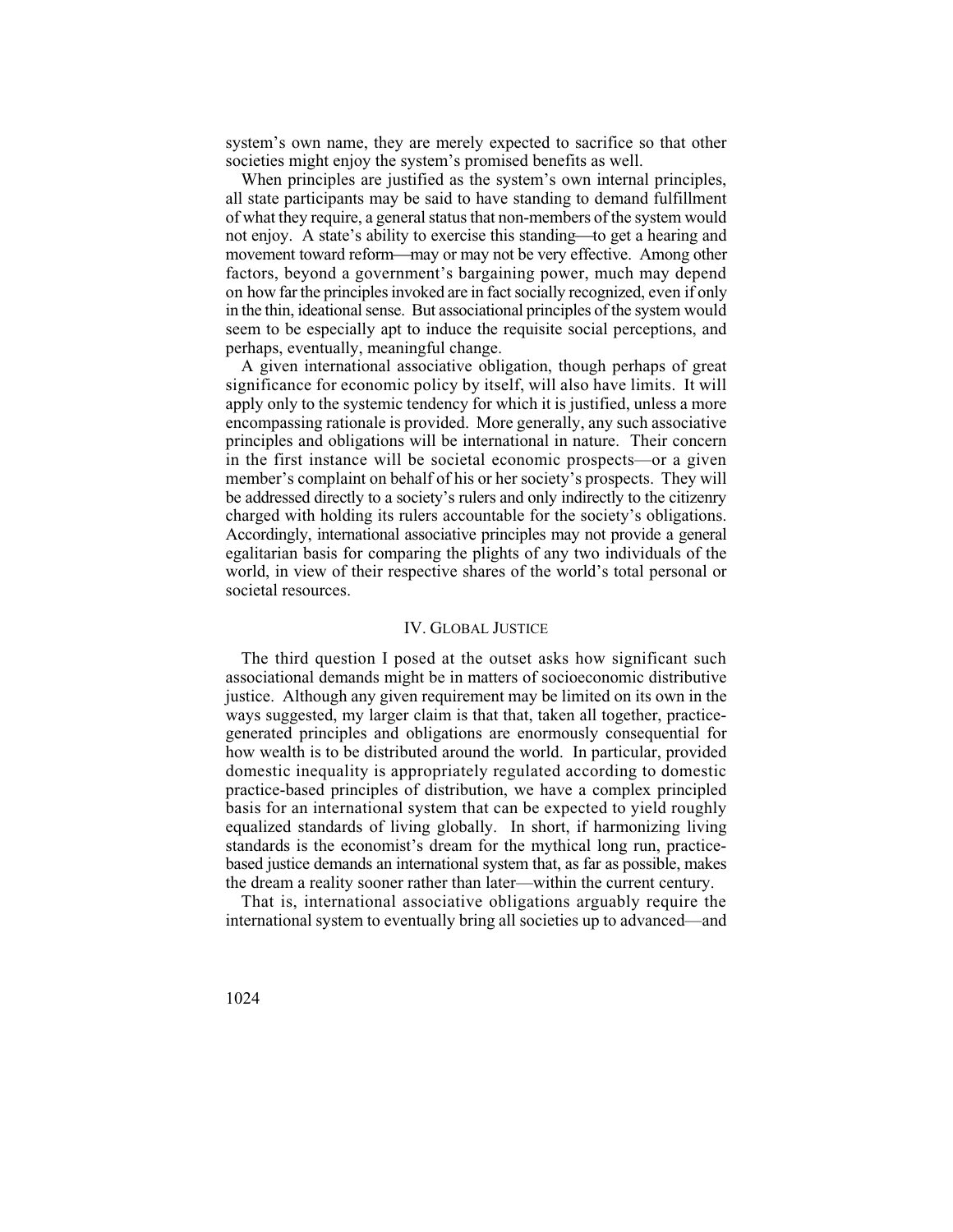convergence in societal standards of living, much as economic theory perhaps increasing—world standards of living. For, it may be argued, given the state system's aim of fostering conditions for development and societal plenty, and insofar as its institutional realization helps to causally explain persistent relative depravation, in part through territorial exclusion and other problematic tendencies, relatively advantaged societies will be required to facilitate the comparable socioeconomic development of relatively disadvantaged societies through aid, lending, and trade. Therefore, if we first imagine universal autarky, societies would at least have associative obligations to open borders for immigration and provide some aid. To the extent, those measures are limited; they would also have to establish an international trade practice when it does not exist already. Once established the more egalitarian principles for trade practice would kick in. Gains over background endowments would then have to be distributed equally among trading countries, unless unequal gains flow to poor countries.34 As background endowments change, given "factor price equalization," a fair international system could be expected to bring claims. In due course, developing countries catch up, rising well beyond any threshold of absolute poverty, reaching parity with advanced world living standards.

 fairness finally demands, and what world politics must agree to and This can be expected in part due to dynamic trade to comparative advantage, which shapes endowments over time. Societal capacities of production can be internalized into trade practice relatively quickly, and that process may be accelerated as societies fulfill their separate background associational obligations, which either enable integration or distribute its fruit. If we idealize, imagining good will among countries, we can form certain normative expectations about what would come to pass in a world in which societies were steadily fulfilling their various associative obligations in trade, financial regulation, and developmental assistance. With relatively modest economic assumptions, we could normatively expect developing countries to catch up relatively rapidly. And when we return to our world, where commitment to fairness is at best shaky and circumstantial, we are still in a position to say that this is what facilitate if each society is to be given its due.

To be sure, it is a matter of considerable empirical uncertainty what it would take, over what span of time, to bring about the rough equalization

 <sup>34.</sup> *See* FAIRNESS, *supra* note 2, at 203–05.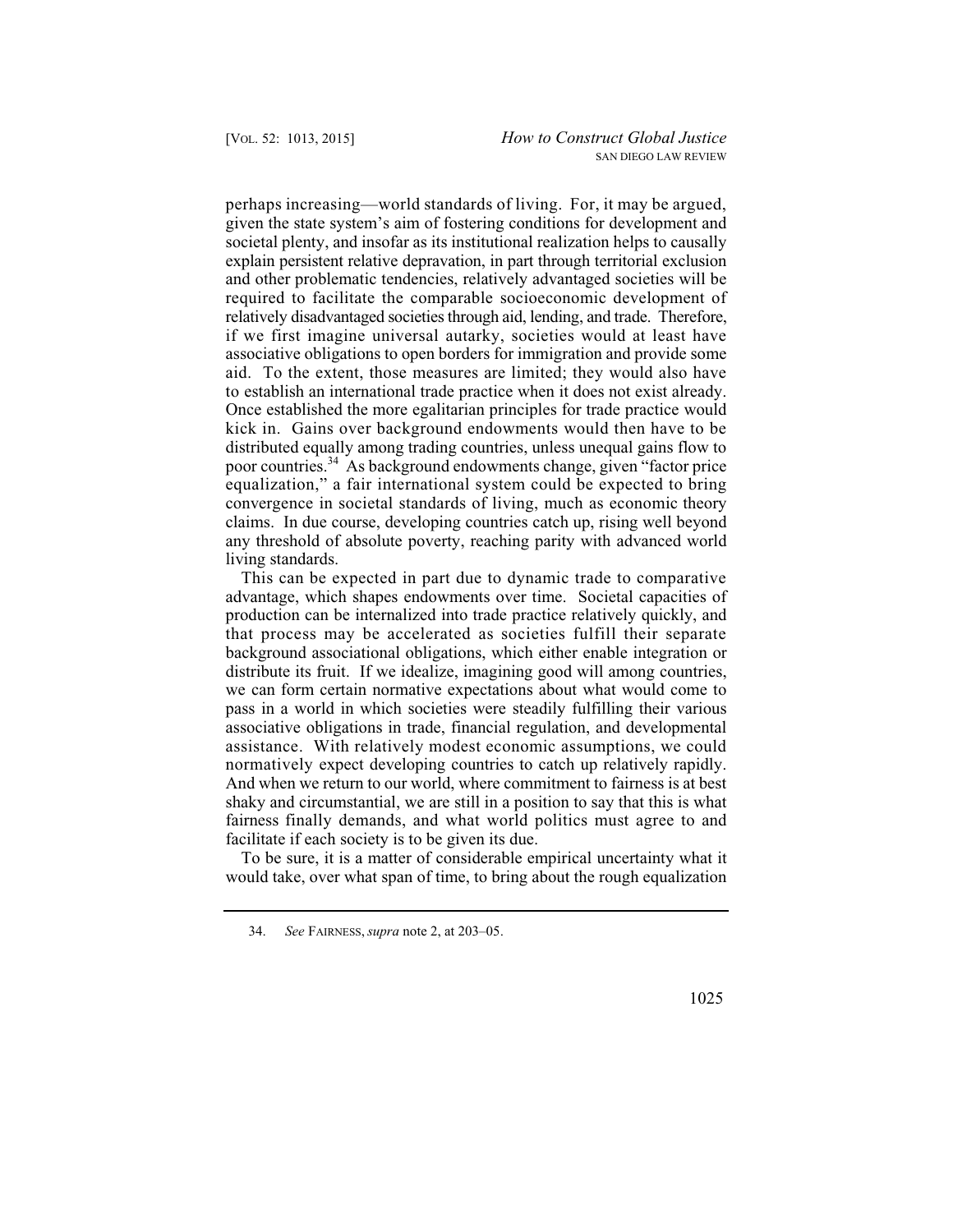of living standards worldwide. But the issue is not simply one of economic conjecture. The possibilities of convergence depend heavily on international policy coordination—on domestic tax policy and international cooperation on tax competition—of a kind, that turns as much on political will as economic fundamentals. In the present picture, rough equality is what we can expect of a fair international order; it is what must happen, as quickly as possible, if societies are to associate on equitable terms in international relationships of the sort we have already.

We thus have a rationale for expecting rough global material equality, but from specifically international principles, along with economic assumptions about tendencies of "factor price equalization". We reach a strong distributional result with no assumption any single, cosmopolitan principle of distribution applies among all the individuals of the world by a globalization of Rawls's domestic difference principle.<sup>35</sup> We still only compare the relative plights of whole societies, and of individuals within societies, without comparing how any two individuals fare anywhere in the world. This shows that the state system and practice of trade, by themselves, still would not necessarily ground more robust cosmopolitan principles. A case for them can still of course be argued, though it would have to be explained whether and how the grounds invoked really are *associative* in nature.<sup>36</sup>

#### V. THE AIMS OF POLITICAL PHILOSOPHY

So far, the grand promises I have offered are no more than promises, and indeed something of a précis for a book in progress, which will offer a full elaboration and defense. My hope in all this is to cover the properly central areas of political philosophy's concern in practice-based terms, so to invite a larger question: is this not what a political philosophy of global justice is, or at least should be all about?

To answer "yes" to this question is to assume a conception of the aims of a political philosophy of global justice. In the remainder of my discussion, I develop one such conception, which includes two theses:

Centrality: The proper aspiration of a political philosophy of global justice is to account for the *central* range of issues facing world politics.

 complex and pluralistic, that suffices to cover this central range of issues. Sufficiency: There is indeed an acceptable practice-based account, albeit

<sup>36.</sup> For elaboration of this point, see Fortune and Fairness in Global Economic Life, *supra* note 14 (manuscript at 34–36).



 attached to offices and positions open to all under conditions of fair equality of opportunity."). 35. *See* RAWLS, *supra* note 23, at 302 (explaining that the difference principle, Rawls' second principle of justice, requires that "[s]ocial and economic inequalities [] be arranged so that they are both (a) to the greatest benefit of the least advantaged . . . and (b)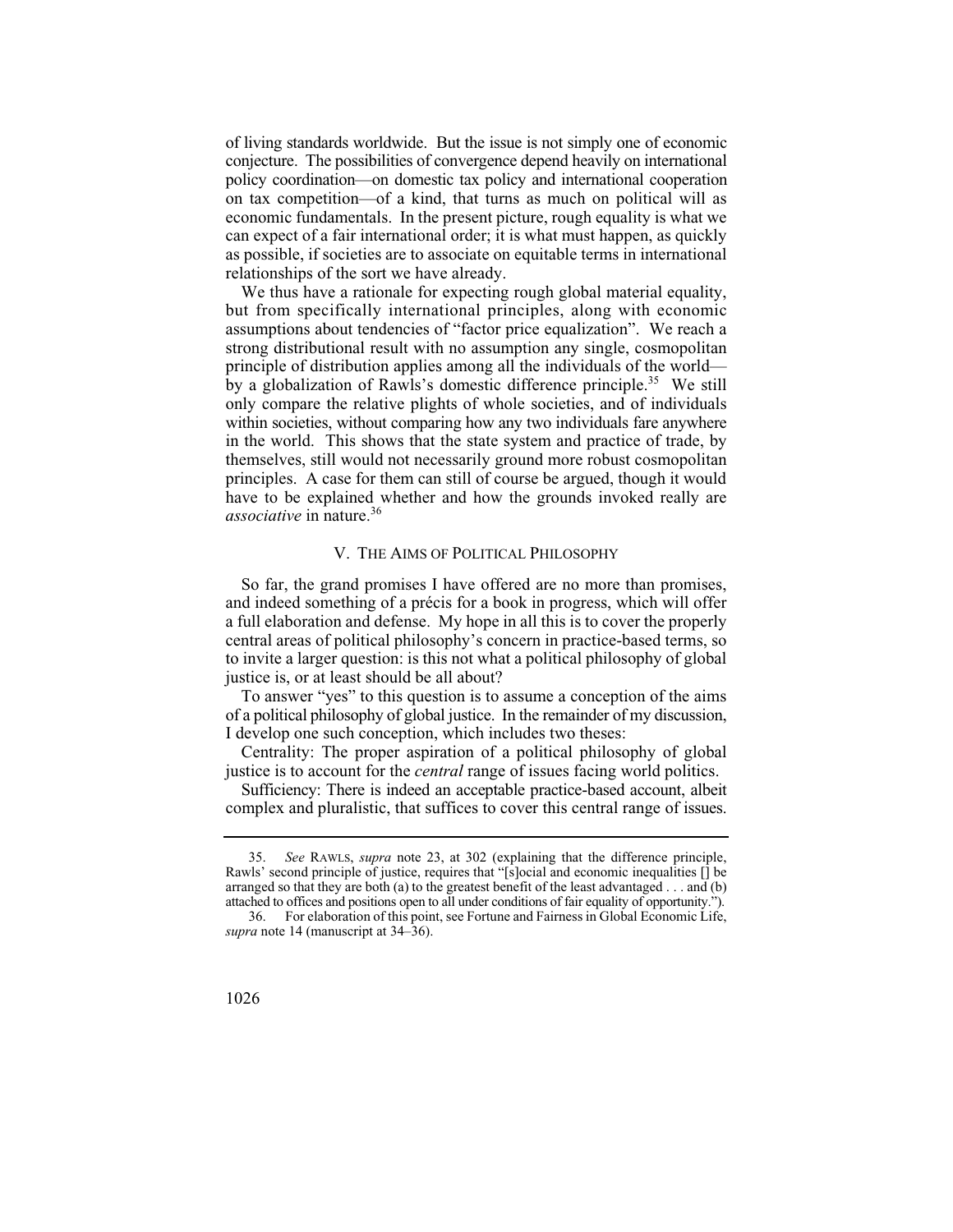The issues that such an account does not or cannot plausibly address are properly regarded as *peripheral* or secondary issues.

 could deny the claim to Sufficiency, to argue that, the political philosophy of global justice is doomed for failure. Perhaps the best approaches to The Centrality claim does not say whether any approach to justice suffices to cover the central issues—it could be that none does. Provided a conception of what issues are properly central rather than peripheral, one justice—practice-based and otherwise—at best justify peripheral concerns, leaving the enterprise a failure on its own terms.

 without which, it may be added, humanity is lost in cynicism, despair, and To advance the Sufficiency claim is to resist this kind of skepticism about political philosophy's enterprise. In that case, along with the Centrality claim, capturing the central range of issues facing world politics does indeed fulfill its proper and high aspirations. As one may elaborate, we thus see political philosophy as not only part of human culture and politics, but as making a distinctive contribution—*reason's* contribution perhaps the unraveling of much that is good in our social existence. In politics, the still small voice of reason is all too often unheard or ignored. Yet through studied exercise of reason itself and in view of the highest standards of thought, philosophers can and must try to speak and be heard on reason's behalf.37

The Sufficiency claim says only that some sort of practice-based account is sufficient, which leaves room to argue over versions. Like nonrelational luck-egalitarian views, some associational cosmopolitanisms claim to capture global socioeconomic justice in one fell swoop; the relationships now found among more or less all people suffice for egalitarian principles that apply among all individuals.<sup>38</sup> My own practice theory takes an internationalist approach. A plural set of international associational obligations, for societies rather than persons as such, covers the central issues, or at least *will* once fully elaborated. I trade simplicity for complexity, in hopes of a better articulated, more illuminating, and

See, e.g., CHARLES R. BEITZ, POLITICAL THEORY AND INTERNATIONAL RELATIONS (1979); KOK-CHOR TAN, JUSTICE, INSTITUTIONS, AND LUCK (2012).



<sup>37.</sup> The selectorate theory of politics suggests that officials concerned with "political survival" are not listening to reason, in a way that invites cynical challenge to the point of speaking up with normative arguments. I answer this challenge in a forthcoming paper. Aaron James, *How Cynical Can Ideal Theory Be?*, INT'L J. POL. THEORY 1–3 (forthcoming  $\frac{2016}{38}$ .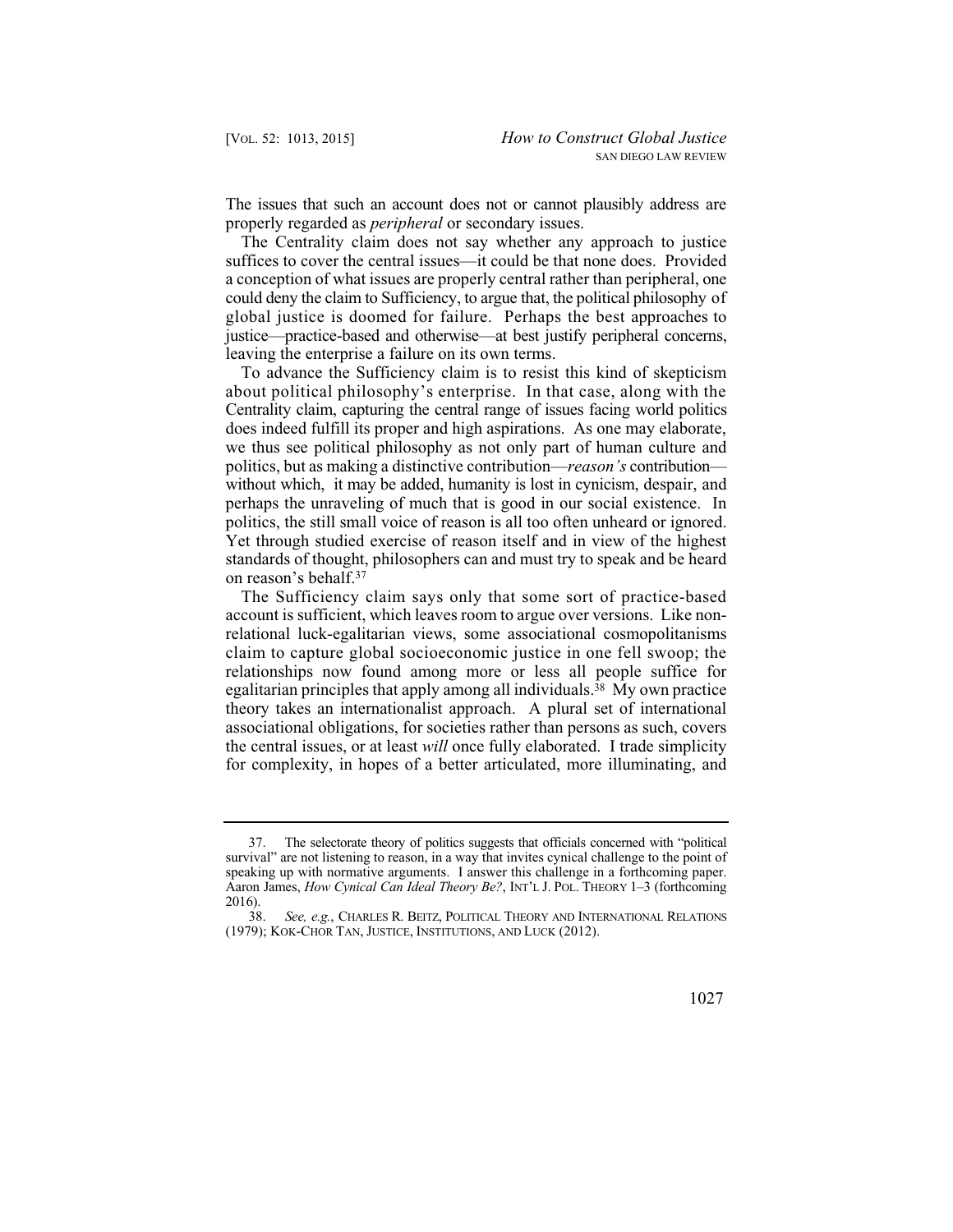normatively forceful approach, which I address in more detail below.<sup>39</sup> The complexity saddles us with difficult interpretive questions about our world-historical moment and basic social practices, which may be many and various, and, a priori, may or may not add up to any properly global theory of justice, as opposed to a mixed bag of local accounts, which lack global scope. Nevertheless, as sketched earlier, the project is to show that we can indeed construct an internationalist conception of global socioeconomic justice, not in one fell swoop, but in roughly two steps.

### VI. CENTRALITY

If the Centrality claim is correct, many recent debates have been of limited significance. The question of global or international justice has often been assumed to turn on the question of how to define the concept of socioeconomic distributive justice, where its scope is limited by some stated general necessary condition for the concept's very applicability in global affairs. What is the essential mark? Coercion? Sovereign authority? Pervasive influence? Reciprocal cooperation? Undeserved misfortune? The scope and limits of one's favored conditions is then assumed to circumscribe what socioeconomic justice might require and so thus confine its application—within societies, or some relational context, etc. $40$ 

This has a certain theoretical utility, beyond giving professional theorists something to argue about. We thus test the scope and limits of various specific rationales for speaking of justice, social justice, or socioeconomic distributive justice. Yet the exercise by itself can be seen as a largely verbal issue; it may mean only that we should distinguish different issues, species of justice, or justice concepts. We can thus grant a proposed restriction on a moral concept at issue, but simply add that it is but one moral concept among many, and that other moral concepts are not so restricted. Given the Centrality thesis, what is finally at stake is not such questions of definition and scope of application in view of necessary conditions for a given justice concept. What is at stake is what kinds of values, duties, or obligations are sufficient to capture, at least on some plausible elaboration of what issues are of properly central importance, the central moral issues facing world politics—issues of legitimacy,

 <sup>39.</sup> *See infra* Part VIII.

<sup>40.</sup> For such debates, see, e.g., SIMON CANEY, JUSTICE BEYOND BORDERS:A GLOBAL POLITICAL THEORY 1 (2005); Arash Abizadeh, *Cooperation, Pervasive Impact, and Coercion: On the Scope (not Site) of Distributive Justice*, 35 PHIL. & PUB. AFF. 318, 320 (2007); Michael Blake, *Distributive Justice, State Coercion, and Autonomy*, 30 PHIL. & PUB. AFF. 257, 257–58 (2001); Thomas Nagel, *The Problem of Global Justice*, 33 PHIL. & PUB. AFF. 113, 114 (2005); Andrea Sangiovanni, *Global Justice, Reciprocity, and the State*, 35 PHIL. & PUB. AFF. 3, 3-4 (2007).

<sup>1028</sup>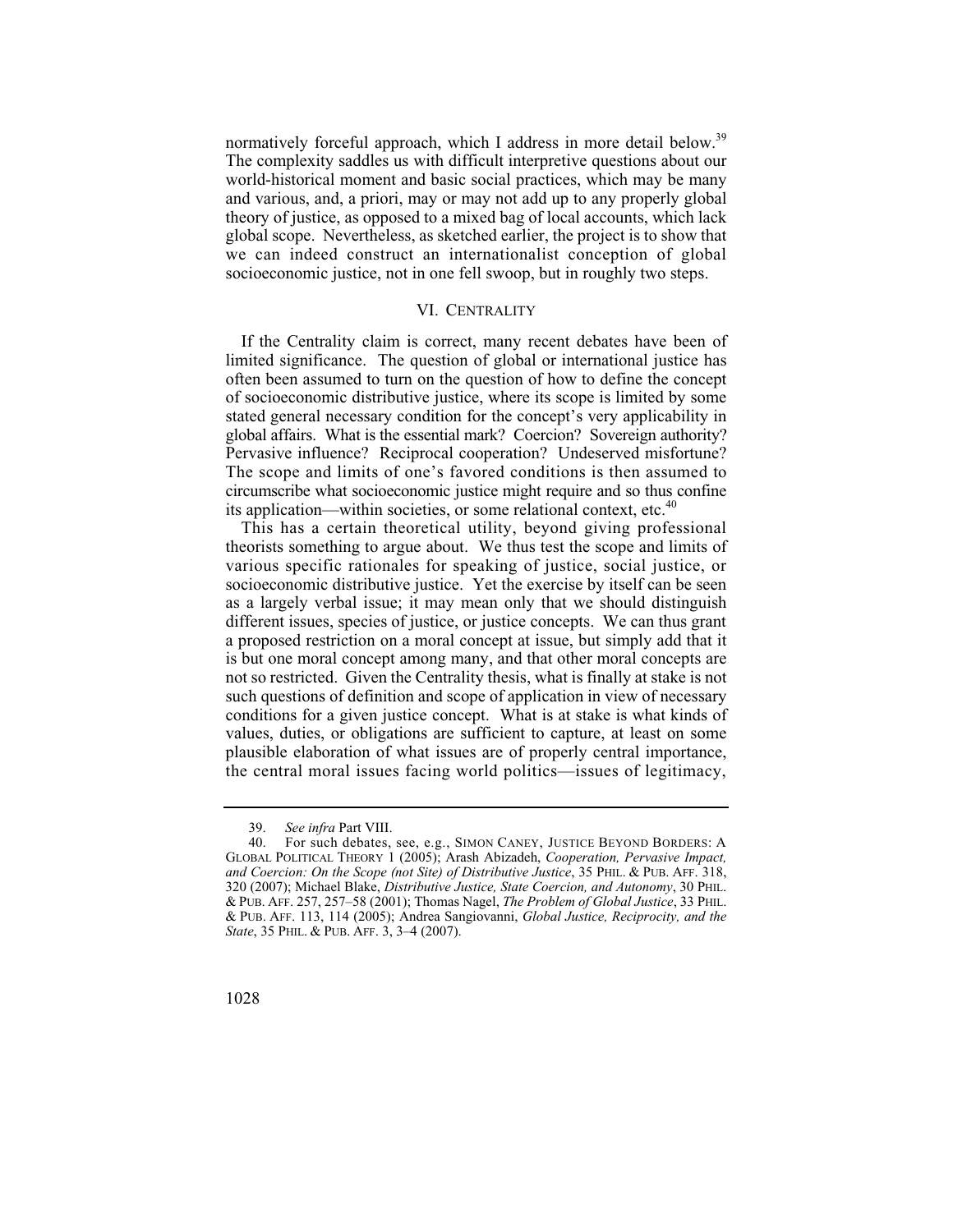sovereignty, human rights, economic development, climate change, and socioeconomic distribution, et cetera.

Accordingly, one can be ecumenical about justice concepts. Even as an international practice theorist, I grant that a non-relational luck egalitarianism is true for natural or cosmic fairness or justice. Yet I maintain that the latter concepts are peripheral rather than central issues for global economic politics. The case for this must of course be made.<sup>41</sup> But the case against it would also have to be made, and until the issue of relevance is adequately addressed, we have taken only the first clarifying steps in the direction of political philosophy's proper, more ambitious objectives.

This is not to deny the relevance of definition, but rather to clarify its potential significance. Following Rawls, the thought can be that concepts are to be paired with appropriate conceptions, in the form of principles for a given concept's application.42 But here the adjustment is a two-way street. On the one hand, we assign conceptions to different concepts, refining principles in view of the concept at issue. Yet, on the other hand, we also refine our ideas of the different concepts there are by our independent sense of what differences we find in the conceptions or principles they support. When principles differ, but seem best placed under different concepts, we have no need to choose between them as apt forms of moral evaluation, under their appropriate conditions. Each conception can be basic relative to its corresponding concept, with no further conceptual question of which concept is more or less basic. But for all such conceptual excavation says, the relevance of any given concept still must be separately established. For some concepts may be central, while others are at best of peripheral importance.

Here, political philosophy can be mainly about the systematic development of different theories. However, the aim of this is to say what justice concept, conception, and methodology for its application, if any, would or would not suffice to cover the relevant, central bases. Much will depend on what issues are properly central rather than peripheral, but the thesis of Centrality would at least set political philosophy's target. The grand theory that does suffice is the one that makes good on the political philosophy's high aspiration to make a signal contribution to human

 <sup>41.</sup> *See*, *e.g.*, Fortune and Fairness in Global Economic Life, *supra* note 14 (manuscript at 8).  $42.$ 

<sup>42.</sup> RAWLS, *supra* note 23, at 9.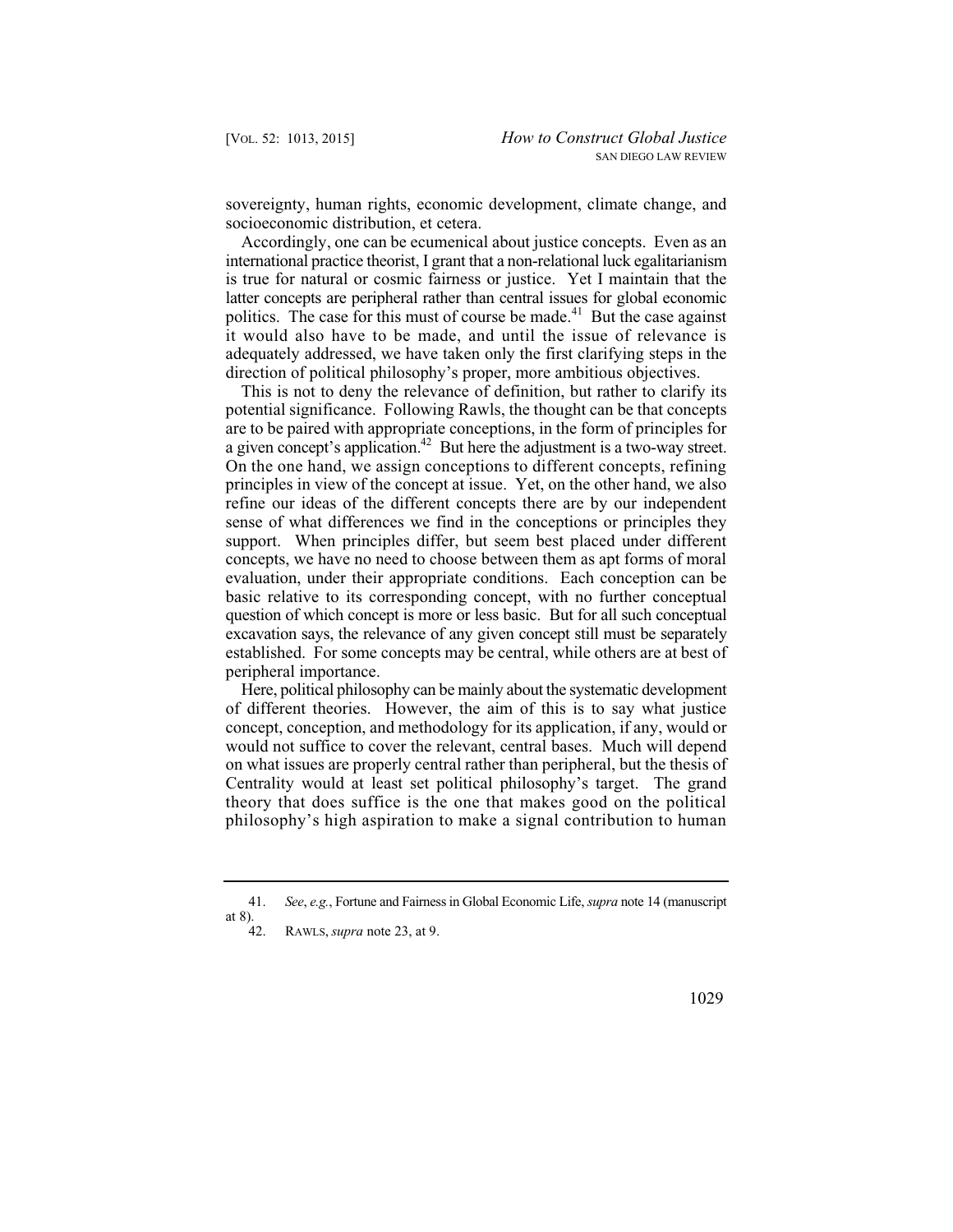culture and politics, which philosophers and larger humanity could really be proud of—and ask to be lavishly funded, without embarrassment.

As suggested earlier, success in this is by no means assured. Perhaps, among the properly central issues, which have rightly risen to prominence in the public's imagination, philosophy is not fit to help us understand or justify them. In that case, we should remove any confidence about the authority of philosophy, withholding our bets and hopes on its particular methods of reason. We could settle for a more modest, do-able task of mere conceptual analysis but we would be settling for a larger failure. The practice-based approach, in resisting this conclusion, hopes not only to make philosophy's contribution to global politics, but also to help bolster the authority of philosophy itself.

#### VII. NORMATIVITY

So much is by way of explicating the thesis of Centrality, if it is correct. How might it be motivated in the first place? I suggest that a political philosophy of domestic or global justice covers the properly central range of issues if, and only if, it covers all of the basic normative questions of justice about what we ought to do in political and social affairs, in a certain strong sense.

What sense? Suppose for the sake of argument that one properly central aim of political philosophy is to intervene in political argument in a given era of world history. A central task of the human enterprise of political philosophy—not its only task, but an essential task of central importance is to say what we now ought to do, as a principled matter of what justice, or fairness, requires of us. Justice, or fairness, would then be "normative for us" in at least that way; its principles would say what specified realworld political agents normally have sufficient reason to do, absent extenuating circumstances, despite a range of competing considerations and the inevitable risks and uncertainties of collective or personal action. Further, in arguing about such things philosophically, we must go beyond justifying conclusive demands of fairness, simply by our own lights as theorists. The task of justifying normative demands, in the relevant strong sense, would be to justify them in a way that makes them plain to those to whom the demands are addressed—in a way that could be hoped or even expected, with luck and favorable circumstances, to shape real world social cooperation.

I take this to be a—and perhaps *the*—central ambition of Rawls's domestic theory of justice, especially in *A Theory of Justice*. 43 The point of the original position is to make the basic demands of justice evident to

43. *Id.*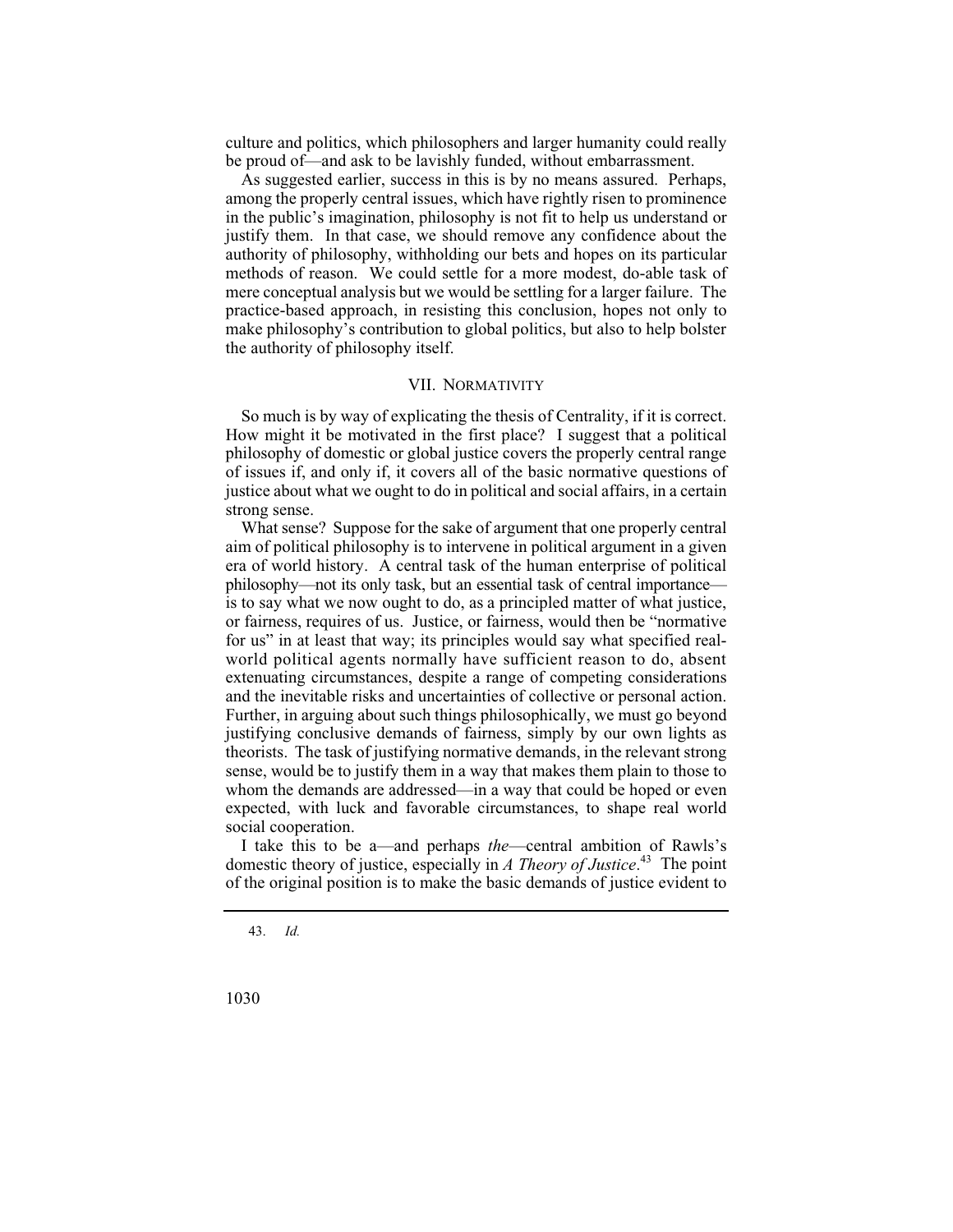those who would otherwise not appreciate them, so to enable ongoing cooperation.44 It is to so fashion a publicly recognized basis for mutual justification *from what people share in common*, in order to *make things plain* to people, in a way that could encourage and sustain good faith cooperation, in a kind of "moral geometry."45

Whether or not Rawls's effort was successful, notice that it will not suffice to say only that we have *some* reason to advance an ideal offered to us, as practicality permits—if it ever permits.46 If the proposed reason is normally insufficient to outweigh competing values, it will not count as "normative for us," in the intended strong sense. For all an appeal to a *mere* ideal says, no principles of justice ever give rise to any normally sufficient reasons for action, despite a range of competing values.<sup>47</sup> Justice is "fine for a perfect world," as conservatives sometimes put it, but not applicable in *our* world, and so not necessary for us.

Now let us also assume, again for the sake of argument, that political philosophy can rightly have other aims as well. Perhaps we simply wish to explain our own convictions about justice to ourselves, without regard to practicality except insofar as that, too, reflects pure conviction.<sup>48</sup> And should not a thousand flowers bloom in political philosophy's garden? A world-historical theorist engaged in normative political philosophy can certainly welcome any clarification on offer, however removed it may be from real practice. The practice theorist need only insist that this will not serve *all* of political philosophy's central purposes.

Yet even such ecumenism will have a crucial condition: if the clarification largely neglects the strongly normative demands of justice, it will not help political philosophy rise to its most important occasion. As interesting as clarification may otherwise be, without the practice-based argument, the enterprise of political philosophy might sill fail to speak for

<sup>44.</sup> *See id.* 

<sup>253 (</sup>Jon Mandle & David A. Reidy eds., 2014) [hereinafter Political Constructivism]. I develop this aspiration to "moral geometry," seen as akin to mathematical demonstration, in Aaron James *Political Constructivism*, *in* ACOMPANION TO RAWLS 251, Note that Hobbes had much the same ambition for *Leviathan*. THOMAS HOBBES, LEVIATHAN viii-ix (Richard Tuck ed., 1991).

<sup>46.</sup> G. A. Cohen said just this about his luck egalitarianism in some moments, by allowing that greater welfare may often outweigh equality (personal communication).

<sup>47.</sup> Here, it is often said that we are simply to "promote" a value, while bracketing the relative force of different competing values. I regard this as something of a fudge, or at least a placeholder for further views of the kind I am considering.

<sup>48.</sup> *See* COHEN, *supra* note 5, at 3.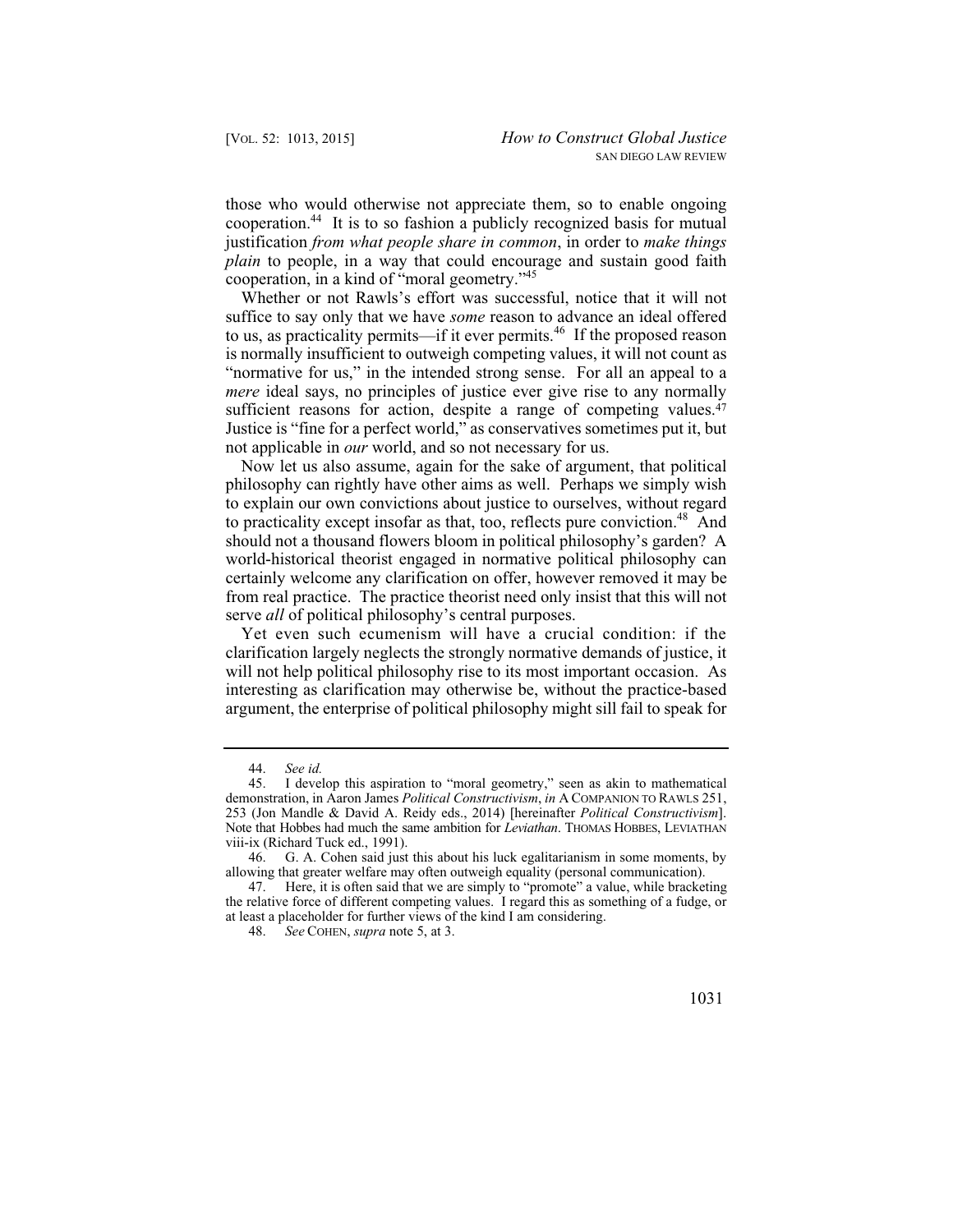reason in practice, and so fail to m ake its important cultural and political contribution.

## VIII. SUFFICIENCY

My grand claim, then, is that a practice-sensitive argument can indeed underwrite political philosophy's enterprise. It suffices to capture the properly central range of issues in world politics by justifying an appropriate set of normative demands for real practice in our current world-historical station.

Specifically, a practice-based method offers a way of proposing principles that are recognizable as normally conclusive requirements for action, rather than mere worthy and perhaps readily overridden values, on a basis that is available to the agents being addressed. We can credibly address a practice underway, given its understood structure and purposes, with participants that have some understandings of its workings, or at least the basis for gaining a deeper understanding beyond what may be their superficial awareness of its elements. In that case, we can say that our attempt to speak for reason might be heard, because the practitioners are in a position to grasp and admit demands of fairness that arise and apply to them by virtue of the relationship they are already in. If they have understood the argument, they will not be in a position to slough off a particular demand as a mere worthy ideal, which is not applicable to them, or as "fine for an ideal world" but otherwise "impractical" or "too utopian." If all goes well, we will have given them an argument that the principles are indeed normative for them, by making it plain on their own terms. They not only in fact have certain normally conclusive reasons for action; they can see this for themselves, in part by way of understanding themselves.49

distribution.<sup>50</sup> I take that to be a central issue, but many other issues are presumably central as well. So the final success of practice-based issue areas. Practice approaches are being developed on a range of topics, Earlier I sketched a two-step practice account of worldwide socioeconomic approach depends on how far practice accounts might apply in these other

<sup>50.</sup> *See supra* Part V.



<sup>49.</sup> This can be true quite aside from the individual agent's particular aims or loyalties. Christine Korsgaard, reads Kant as developing a similar but more general approach for "categorical" demands as against the moral skeptic, based on a person's own rational self-understanding. CHRISTINE KORSGAARD ET AL., THE SOURCES OF NORMATIVITY (Onora O'Neill ed., 1996). One might add that people in a social practice are appropriately subject to criticism and held accountable to a degree they might not be for principles that are not normative form them in some such strong sense. I have discussed Rawls's appeal to the Kantian idea of "autonomy" in other works. *See Political Constructivism*, *supra*  note 45, at 253; Aaron James, *Constructivism, Intuitionism, Ecumenism*, *in* THE OXFORD HANDBOOK OF DISTRIBUTIVE JUSTICE, (Serena Olsaretti ed.) (forthcoming).